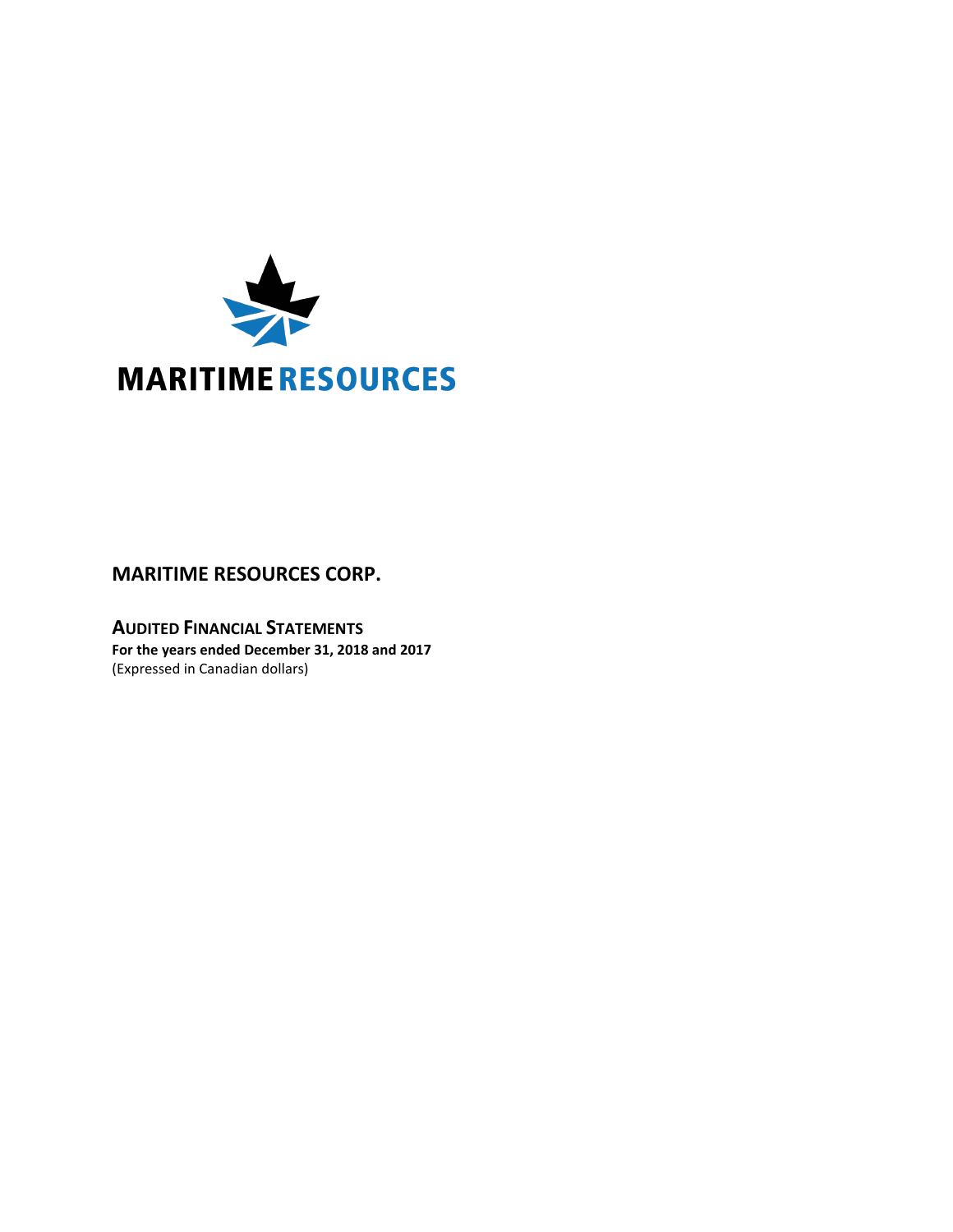# $D_{\text{AVIDSON}} \ \&\ \text{COMPANY LLP} \_\text{\tiny{Lap} \_\text{\tiny{C}hartered Professional Accountants}}$

# **INDEPENDENT AUDITOR'S REPORT**

To the Shareholders of Maritime Resources Corp.

## *Opinion*

We have audited the accompanying financial statements of Maritime Resources Corp. (the "Company"), which comprise the statements of financial position as at December 31, 2018 and 2017, and the statements of loss and comprehensive loss, changes in shareholders' equity and cash flows for the years then ended, and notes to the financial statements, including a summary of significant accounting policies.

In our opinion, these financial statements present fairly, in all material respects, the financial position of the Company as at December 31, 2018 and 2017, and its financial performance and its cash flows for the years then ended in accordance with International Financial Reporting Standards ("IFRS").

## *Basis for Opinion*

We conducted our audits in accordance with Canadian generally accepted auditing standards. Our responsibilities under those standards are further described in the Auditor's Responsibilities for the Audit of the Financial Statements section of our report. We are independent of the Company in accordance with the ethical requirements that are relevant to our audit of the financial statements in Canada, and we have fulfilled our other ethical responsibilities in accordance with these requirements. We believe that the audit evidence we have obtained in our audits is sufficient and appropriate to provide a basis for our opinion.

#### *Other Information*

Management is responsible for the other information. The other information obtained at the date of this auditor's report includes Management's Discussion and Analysis.

Our opinion on the financial statements does not cover the other information and we do not express any form of assurance conclusion thereon.

In connection with our audit of the financial statements, our responsibility is to read the other information and, in doing so, consider whether the other information is materially inconsistent with the financial statements or our knowledge obtained in the audit, or otherwise appears to be materially misstated.

We obtained Management's Discussion and Analysis prior to the date of this auditor's report. If, based on the work we have performed, we conclude that there is a material misstatement of this other information, we are required to report that fact. We have nothing to report in this regard.

#### *Responsibilities of Management and Those Charged with Governance for the Financial Statements*

Management is responsible for the preparation and fair presentation of the financial statements in accordance with IFRS, and for such internal control as management determines is necessary to enable the preparation of financial statements that are free from material misstatement, whether due to fraud or error.

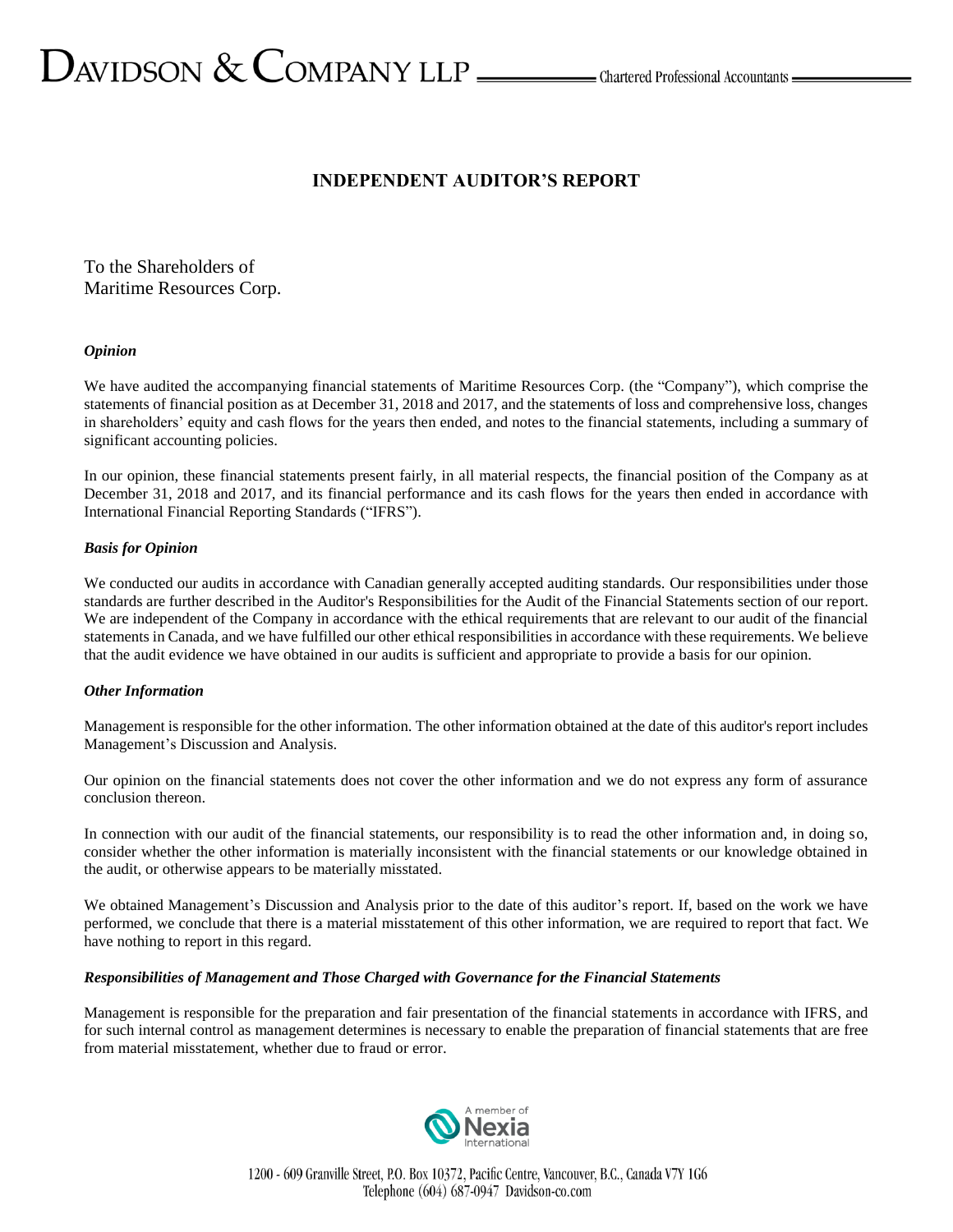In preparing the financial statements, management is responsible for assessing the Company's ability to continue as a going concern, disclosing, as applicable, matters related to going concern and using the going concern basis of accounting unless management either intends to liquidate the Company or to cease operations, or has no realistic alternative but to do so.

Those charged with governance are responsible for overseeing the Company's financial reporting process.

## *Auditor's Responsibilities for the Audit of the Financial Statements*

Our objectives are to obtain reasonable assurance about whether the financial statements as a whole are free from material misstatement, whether due to fraud or error, and to issue an auditor's report that includes our opinion. Reasonable assurance is a high level of assurance, but is not a guarantee that an audit conducted in accordance with Canadian generally accepted auditing standards will always detect a material misstatement when it exists. Misstatements can arise from fraud or error and are considered material if, individually or in the aggregate, they could reasonably be expected to influence the economic decisions of users taken on the basis of these financial statements.

As part of an audit in accordance with Canadian generally accepted auditing standards, we exercise professional judgment and maintain professional skepticism throughout the audit. We also:

- Identify and assess the risks of material misstatement of the financial statements, whether due to fraud or error, design and perform audit procedures responsive to those risks, and obtain audit evidence that is sufficient and appropriate to provide a basis for our opinion. The risk of not detecting a material misstatement resulting from fraud is higher than for one resulting from error, as fraud may involve collusion, forgery, intentional omissions, misrepresentations, or the override of internal control.
- Obtain an understanding of internal control relevant to the audit in order to design audit procedures that are appropriate in the circumstances, but not for the purpose of expressing an opinion on the effectiveness of the Company's internal control.
- Evaluate the appropriateness of accounting policies used and the reasonableness of accounting estimates and related disclosures made by management.
- Conclude on the appropriateness of management's use of the going concern basis of accounting and, based on the audit evidence obtained, whether a material uncertainty exists related to events or conditions that may cast significant doubt on the Company's ability to continue as a going concern. If we conclude that a material uncertainty exists, we are required to draw attention in our auditor's report to the related disclosures in the financial statements or, if such disclosures are inadequate, to modify our opinion. Our conclusions are based on the audit evidence obtained up to the date of our auditor's report. However, future events or conditions may cause the Company to cease to continue as a going concern.
- Evaluate the overall presentation, structure and content of the financial statements, including the disclosures, and whether the financial statements represent the underlying transactions and events in a manner that achieves fair presentation.

We communicate with those charged with governance regarding, among other matters, the planned scope and timing of the audit and significant audit findings, including any significant deficiencies in internal control that we identify during our audit.

We also provide those charged with governance with a statement that we have complied with relevant ethical requirements regarding independence, and to communicate with them all relationships and other matters that may reasonably be thought to bear on our independence, and where applicable, related safeguards.

The engagement partner on the audit resulting in this independent auditor's report is Guy Thomas.

# **"DAVIDSON & COMPANY LLP"**

Vancouver, Canada Chartered Professional Accountants

April 26, 2019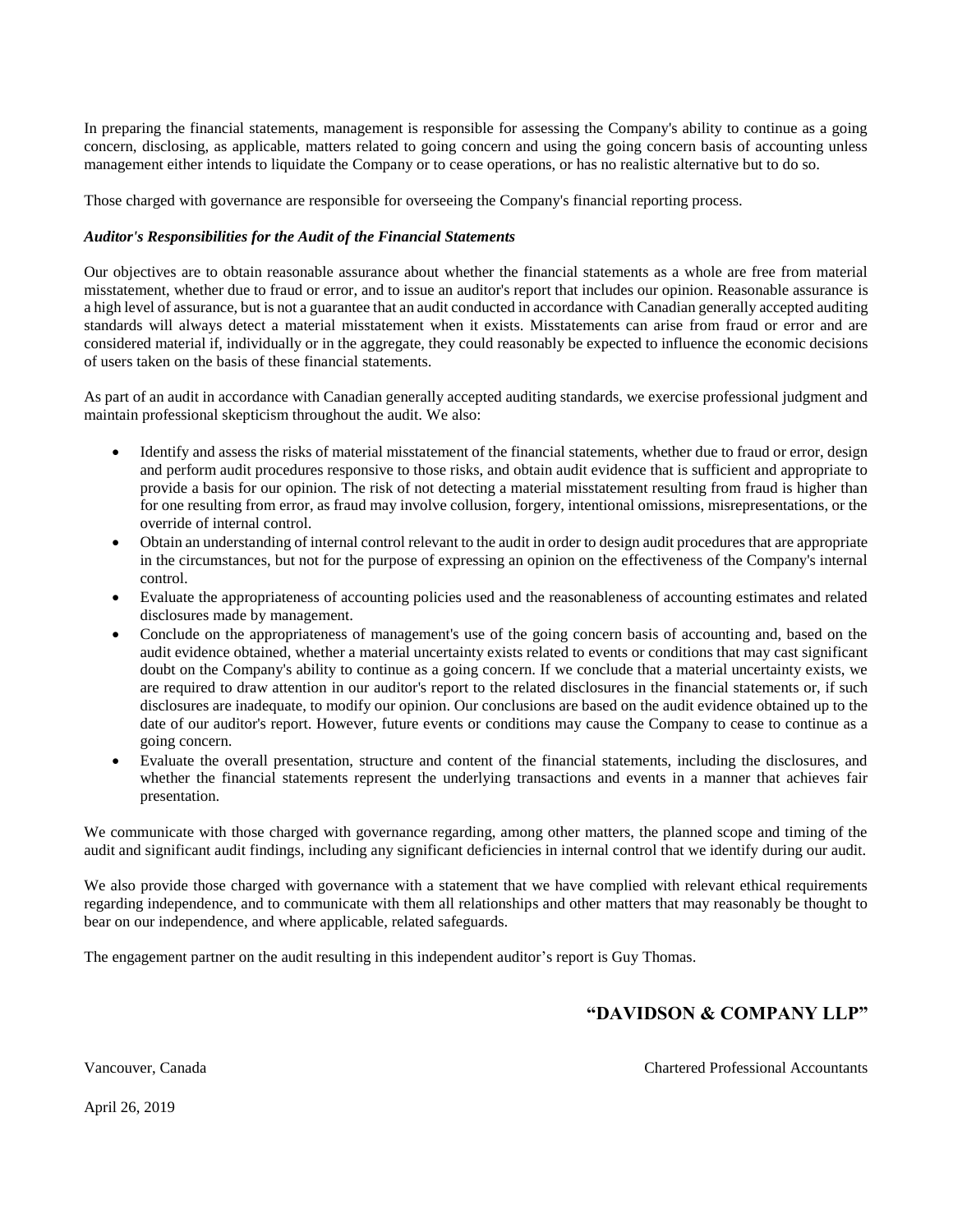

# **STATEMENTS OF FINANCIAL POSITION**

|                                                   |                | December 31 | December 31   |
|---------------------------------------------------|----------------|-------------|---------------|
| As at<br>(in Canadian dollars)                    |                | 2018        | 2017          |
|                                                   | <b>Note</b>    | \$          | \$            |
| <b>ASSETS</b>                                     |                |             |               |
| Current                                           |                |             |               |
| Cash                                              |                | 2,359,066   | 387,117       |
| Receivables                                       | 8              | 40,953      | 35,789        |
| Prepaid expenses                                  |                | 46,159      | 45,548        |
|                                                   |                | 2,446,178   | 468,454       |
|                                                   | 4              |             |               |
| <b>Exploration and evaluation assets</b>          |                | 7,740,844   | 6,469,604     |
| <b>Total Assets</b>                               |                | 10,187,022  | 6,938,058     |
| LIABILITIES AND SHAREHOLDERS' EQUITY              |                |             |               |
| <b>Current liabilities</b>                        |                |             |               |
| Accounts payable and accrued liabilities          | 5,8            | 121,441     | 150,442       |
| Loans                                             | 6,8            |             | 442,640       |
| Flow-through premium liability                    | 7              | 128,738     | 63,982        |
| <b>Total Liabilities</b>                          |                | 250,179     | 657,064       |
| Shareholders' equity                              |                |             |               |
| Share capital                                     | $\overline{7}$ | 15,063,535  | 10,202,819    |
| Share subscriptions receivable                    | $\overline{7}$ |             | (100,000)     |
| Subscriptions received in advance                 | 7              |             | 96,920        |
| Treasury shares                                   | 7              |             | (245,000)     |
| Reserves                                          | $\overline{7}$ | 2,278,901   | 1,222,944     |
| Royalty reserve                                   | 7              | 210,700     | 210,700       |
| Deficit                                           |                | (7,616,293) | (5, 107, 389) |
| <b>Total Shareholders' Equity</b>                 |                | 9,936,843   | 6,280,994     |
| <b>Total Liabilities and Shareholders' Equity</b> |                | 10,187,022  | 6,938,058     |

Nature of operations and going concern (Note 1) and Subsequent events (Note 12).

*Approved and authorized on behalf of the Board of Directors:*

| "John P. Haves" | "Mark N.J. Ashcroft" |
|-----------------|----------------------|
| Chairman        | Director             |

*The accompanying notes are an integral part of these financial statements.*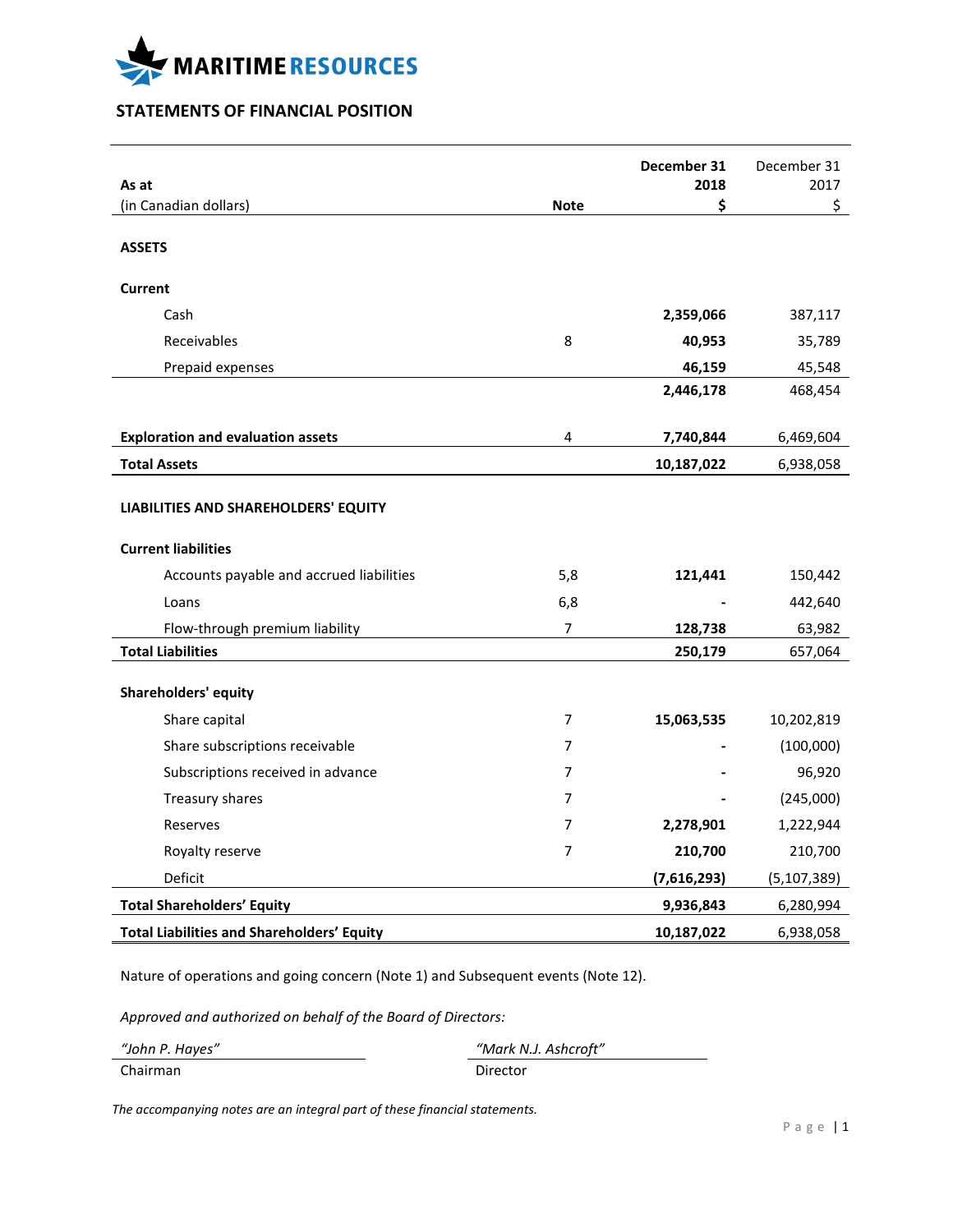

# **STATEMENTS OF LOSS AND COMPREHENSIVE LOSS**

| For the years ended December 31                            |             | 2018        | 2017        |
|------------------------------------------------------------|-------------|-------------|-------------|
| (in Canadian dollars)                                      | <b>Note</b> | \$          | \$          |
|                                                            |             |             |             |
| <b>EXPENSES</b>                                            |             |             |             |
|                                                            |             |             |             |
| Administration                                             | 8           | 351,465     | 344,159     |
| Consulting                                                 | 8           | 449,270     | 429,079     |
| Director' fees                                             | 8           | 18,000      | 27,000      |
| Financing expense, accretion and interest on loans payable | 6           | 66,675      | 162,091     |
| Investor relations and promotion                           |             | 747,205     | 314,511     |
| Professional fees                                          |             | 68,360      | 72,189      |
| Professional fees - hostile takeover                       | 7           | 619,758     |             |
| Share-based payment                                        | 7,8         | 309,664     | 239,912     |
|                                                            |             | (2,630,397) | (1,588,941) |
|                                                            |             |             |             |
|                                                            |             |             |             |
| Interest income                                            |             |             | 1,398       |
| Recognition of flow-through premium liability              | 7           | 164,937     | 72,685      |
|                                                            |             | 164,937     | 74,083      |
| Loss and comprehensive loss for the year                   |             | (2,465,460) | (1,514,858) |
|                                                            |             |             |             |
| Basic and diluted loss per common share                    |             | (0.03)      | (0.02)      |
|                                                            |             |             |             |
| Weighted average number of common shares outstanding       |             | 94,492,858  | 62,008,165  |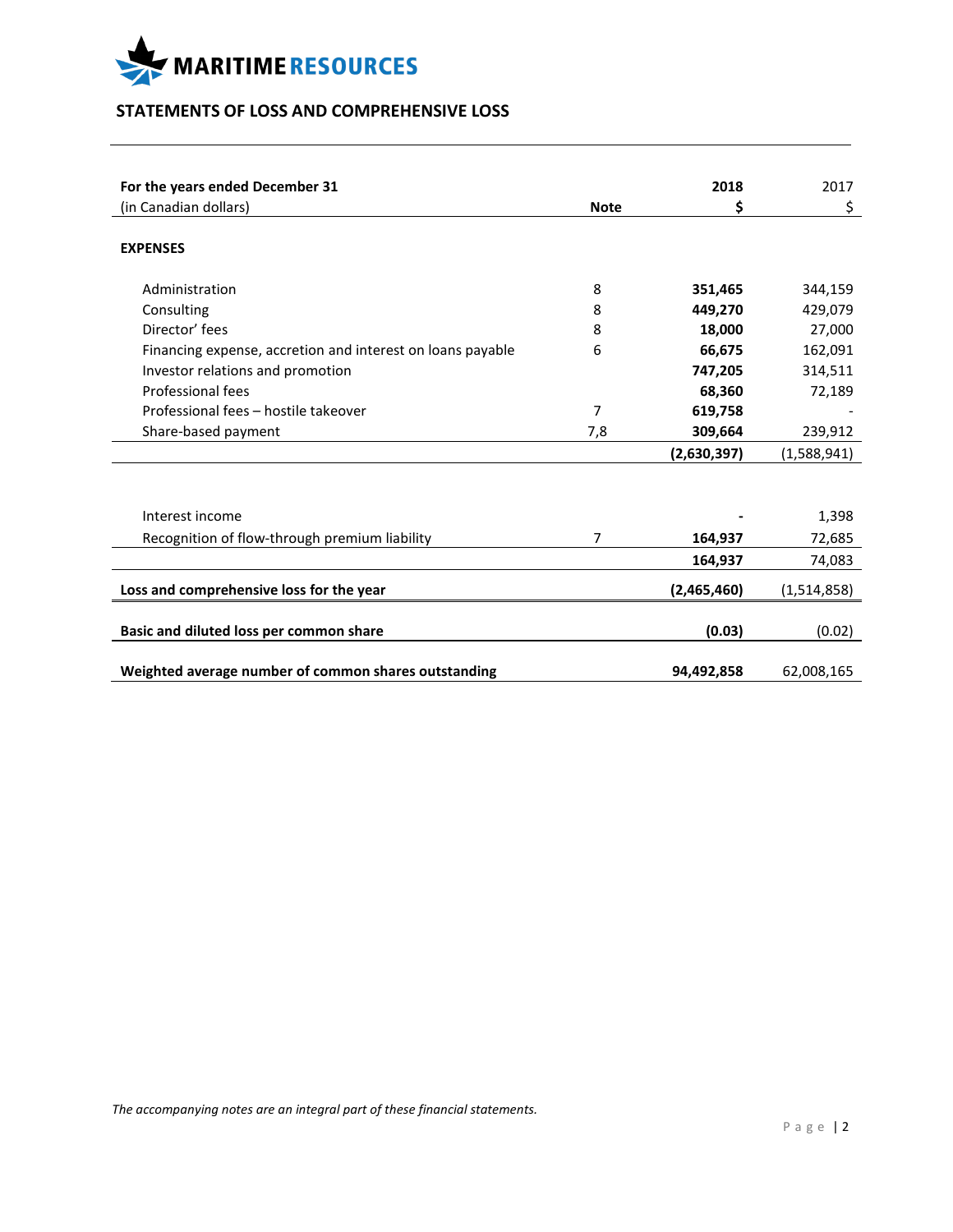

# **STATEMENTS OF CHANGES IN SHAREHOLDERS' EQUITY**

|                                                        | Shares                   | Share<br>capital         | <b>Share</b><br>subscriptions<br>receivable | <b>Share</b><br>subscriptions<br>received in<br>advance | <b>Treasury</b><br>shares | <b>Reserves</b> | Royalty<br>reserve       | <b>Deficit</b>           | Total       |
|--------------------------------------------------------|--------------------------|--------------------------|---------------------------------------------|---------------------------------------------------------|---------------------------|-----------------|--------------------------|--------------------------|-------------|
| (in Canadian dollars)                                  | #                        | \$                       | Ś                                           | \$                                                      | Ś                         | \$              | \$                       | Ś                        | \$          |
| Balance, December 31, 2016                             | 57,437,795               | 8,753,812                |                                             |                                                         | (245,000)                 | 914,553         | 210,700                  | (3,662,649)              | 5,971,416   |
| Issued for private placements (Note 7)                 | 14,972,501               | 1,633,917                | (100,000)                                   | 96,920                                                  |                           |                 |                          | $\overline{\phantom{a}}$ | 1,630,837   |
| Share issuance costs (Note 7)                          | $\overline{\phantom{a}}$ | (99, 100)                |                                             |                                                         |                           |                 |                          |                          | (99, 100)   |
| Finders' warrants (Note 7)                             | $\overline{\phantom{a}}$ | (33,210)                 |                                             |                                                         |                           | 33,210          |                          |                          |             |
| Flow-through premium liability (Note 7)                | $\overline{\phantom{a}}$ | (136, 667)               |                                             |                                                         |                           |                 |                          |                          | (136, 667)  |
| Issued for mineral properties (Note 4,7)               | 360,000                  | 37,400                   |                                             |                                                         |                           |                 |                          | $\overline{\phantom{a}}$ | 37,400      |
| Issued to lender (Note 7)                              | 333,333                  | 46,667                   |                                             |                                                         |                           | 105,387         |                          |                          | 152,054     |
| Share-based payments                                   |                          |                          |                                             |                                                         |                           | 239,910         |                          |                          | 239,910     |
| Reserves transferred on expired options (Note 7)       |                          |                          |                                             |                                                         |                           | (70, 118)       |                          | 70,118                   |             |
| Loss for the year                                      |                          |                          |                                             |                                                         |                           |                 |                          | (1,514,858)              | (1,514,858) |
| Balance, December 31, 2017                             | 73,103,629               | 10,202,819               | (100,000)                                   | 96,920                                                  | (245,000)                 | 1,222,944       | 210,700                  | (5, 107, 389)            | 6,280,994   |
|                                                        |                          |                          |                                             |                                                         |                           |                 |                          |                          |             |
| Issued for private placements (Note 7)                 | 54,793,907               | 5,216,819                |                                             | (96, 920)                                               |                           | 800,895         |                          |                          | 5,920,794   |
| Share issuance costs (Note 7)                          | $\overline{\phantom{a}}$ | (319, 870)               |                                             |                                                         |                           |                 |                          |                          | (319, 870)  |
| Finders' shares (Note 7)<br>Finders' warrants (Note 7) | 2,641,271                | 237,714                  |                                             |                                                         |                           | 132,341         |                          |                          | 237,714     |
| Flow-through premium liability (Note 7)                | $\overline{\phantom{a}}$ | (132, 341)<br>(229, 693) |                                             |                                                         |                           |                 |                          |                          | (229, 693)  |
| Issued for mineral properties (Note 4,7)               | 915,000                  | 82,700                   |                                             |                                                         |                           |                 |                          |                          | 82,700      |
| Sale of treasury shares                                | 1,500,000                |                          |                                             |                                                         | 245,000                   |                 | $\overline{\phantom{a}}$ | (125,000)                | 120,000     |
| Return to treasury                                     | (1,000,000)              | (100,000)                | 100,000                                     |                                                         |                           |                 |                          |                          |             |
| Share-based payments                                   |                          |                          |                                             |                                                         |                           | 309,664         |                          |                          | 309,664     |
| Warrant expiry                                         |                          | 105,387                  |                                             |                                                         |                           | (105, 387)      |                          |                          |             |
| Reserves transferred on expired options (Note 7)       |                          |                          |                                             |                                                         |                           | (81, 556)       |                          | 81,556                   |             |
| Loss for the year                                      |                          |                          |                                             |                                                         |                           |                 |                          | (2,465,460)              | (2,465,460) |
| Balance, December 31, 2018                             | 131,953,807              | 15,063,535               | ÷,                                          |                                                         |                           | 2,278,901       | 210,700                  | (7,616,293)              | 9,936,843   |

*The accompanying notes are an integral part of these financial statements.*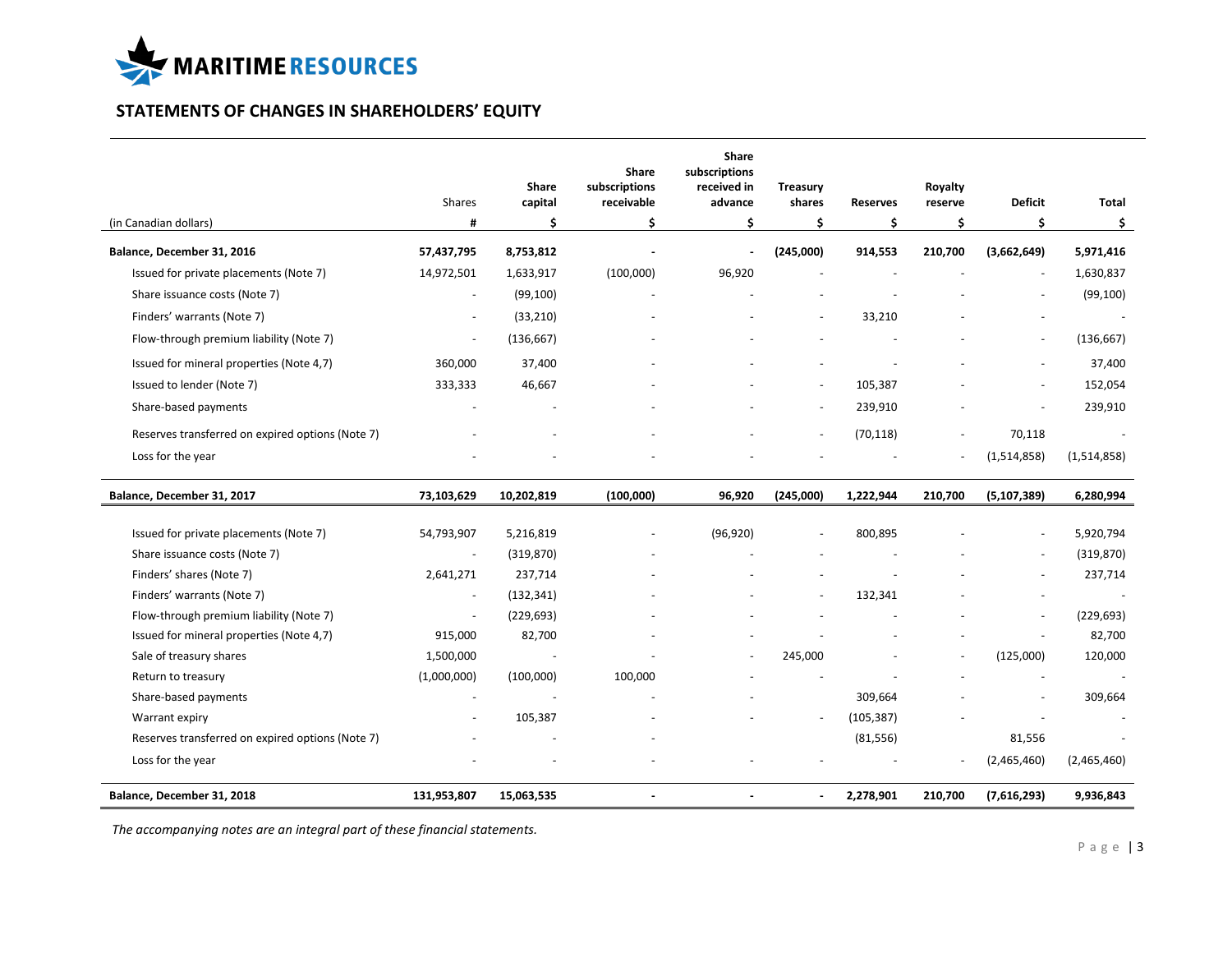

# **STATEMENTS OF CASH FLOWS**

| For the years ended December 31<br>(in Canadian dollars)                          | 2018<br>\$    | 2017<br>\$    |
|-----------------------------------------------------------------------------------|---------------|---------------|
| Cash flows from operating activities                                              |               |               |
| Loss for the year                                                                 | (2,465,460)   | (1,514,858)   |
| Items not involving cash:                                                         |               |               |
| Share-based payment                                                               | 309,664       | 239,912       |
| Financing expense and interest accrued on loan                                    | 66,675        | 162,091       |
| Flow-through premium recovery                                                     | (164, 937)    | (72, 685)     |
| Changes in non-cash working capital items:                                        |               |               |
| (Increase) decrease in receivables                                                | (5, 164)      | 23,088        |
| (Increase) decrease in prepaid expenses                                           | (611)         | (31, 741)     |
| Increase (decrease) in accounts payable                                           |               |               |
| and accrued liabilities                                                           | (1,604)       | (104, 878)    |
| Net cash provided by (used in) operating activities                               | (2, 261, 437) | (1, 299, 071) |
|                                                                                   |               |               |
| Cash flows from investing activities                                              |               |               |
| Exploration and evaluation expenditures                                           | (1, 198, 593) | (960, 436)    |
| Recoveries and grants                                                             | 10,053        | 164,377       |
| Net cash provided by (used in) investing activities                               | (1, 188, 540) | (796, 059)    |
| Cash flows from financing activities                                              |               |               |
| Proceeds from private placements                                                  | 5,920,794     | 1,533,917     |
| Share subscriptions received in advance                                           |               | 96,920        |
| Share issue costs                                                                 | (82, 156)     | (99, 100)     |
| Sale of treasury shares                                                           | 120,000       |               |
| Proceeds from loan                                                                |               | 500,000       |
| Repayment of loan                                                                 | (500,000)     | (100,000)     |
| Loan issue costs                                                                  |               | (30,000)      |
| Loan interest paid                                                                | (36, 712)     |               |
| Net cash provided by (used in) financing activities                               | 5,421,926     | 1,901,737     |
| Change in cash during the year                                                    | 1,971,949     | (193, 393)    |
| Cash, beginning of the year                                                       | 387,117       | 580,510       |
| Cash, end of the year                                                             | 2.359.066     | 387.117       |
| <b>Supplemental disclosure</b>                                                    |               |               |
| Cash paid for interest                                                            | 36,712        | 30,438        |
| Supplemental disclosure of non-cash financial and investing activities            |               |               |
| Fair value of broker warrants and units                                           | 370,055       | 33,210        |
| Expiry of stock options                                                           | 81,556        | 70,118        |
| Expiry of warrants                                                                | 105,387       |               |
| Exploration and evaluation assets included in accounts payable                    | 61,693        | 61,693        |
| Flow-through share premium                                                        | 229,693       | 136,667       |
| Shares issued for property<br>Shares issued for subscriptions received in advance | 82,700        | 37,400        |
| Fair value of warrants issued to lender                                           | 96,920        | 105,387       |
| Fair value of common shares issued to lender                                      |               | 46,667        |
| Loan interest accrued                                                             |               | 27,397        |
| Share subscriptions receivable                                                    |               | (100,000)     |

*The accompanying notes are an integral part of these financial statements.*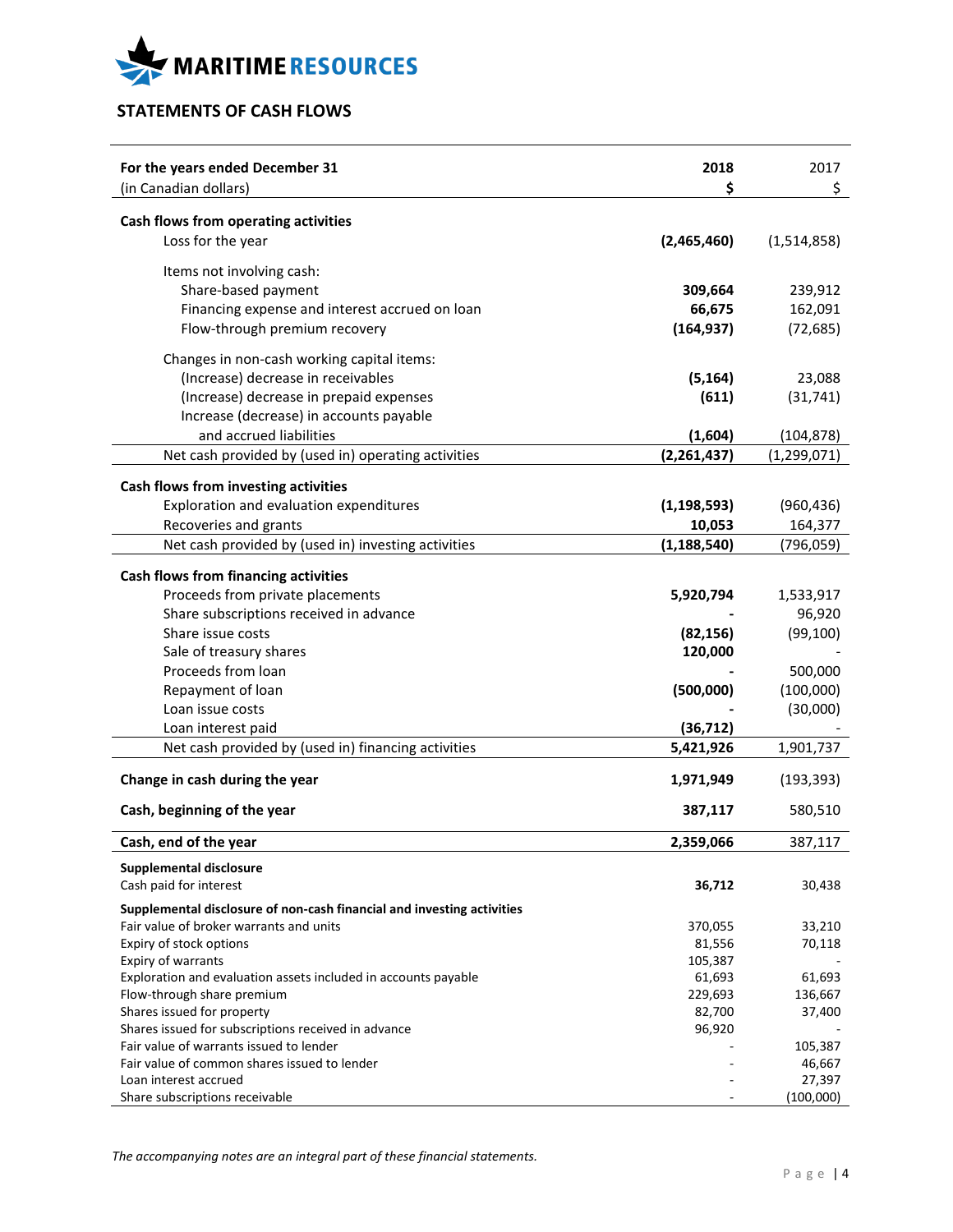

**NOTES TO THE FINANCIAL STATEMENTS** For the years ended December 31, 2018 and 2017 *(expressed in Canadian dollars)*

## **1. NATURE OF OPERATIONS AND GOING CONCERN**

Maritime Resources Corp. (the "Company" or "Maritime") was incorporated under the Business Corporations Act (British Columbia) on May 14, 2007. Maritime is an exploration stage company focused on re-starting the past producing Hammerdown Gold Mine located near the Baie Verte mining district in Newfoundland and Labrador, Canada as well as exploration on its other properties in the region.

The Company's registered and records office is 1750 - 1185 West Georgia Street, Vancouver, British Columbia, Canada, V6E 4E6. The Company also has an office in Toronto at 1900 – 110 Yonge Street, Toronto, ON, Canada, M5C 1T4. The shares of the Company are traded on the TSX Venture Exchange ("TSX-V") under the symbol MAE.

As the Company is in the exploration stage, the recoverability of the costs incurred to date on exploration properties is dependent upon the existence of economically recoverable reserves, the ability of the Company to obtain the necessary financing to complete the exploration and development of its properties and upon future profitable production or proceeds from the disposition of the properties and deferred exploration expenditures.

These financial statements have been prepared by management in accordance with International Financial Reporting Standards ("IFRS") applicable to a going concern, which assumes that the Company will be able to realize its assets and discharge its liabilities in the normal course of business for the foreseeable future. The Company has incurred ongoing losses. The continuing operations of the Company are dependent upon its ability to continue to raise adequate financing and to commence profitable operations in the future and repay its liabilities arising from normal business operations as they become due, although it has been successful in raising financing in the past, there is no assurance it will be able to do so in the future. The Company estimates that it has sufficient working capital to continue as a going concern beyond one year.

These financial statements do not include any adjustments relating to the recoverability and classification of recorded asset amounts and classification of liabilities that might be necessary should the Company be unable to continue in existence. Such adjustments could be material.

# **2. STATEMENT OF COMPLIANCE AND BASIS OF PRESENTATION**

These financial statements, including comparatives, have been prepared in accordance with IFRS as issued by the International Accounting Standards Board (IASB) and Interpretations issued by the International Financial Reporting Interpretations Committee (IFRIC).

The financial statements have been prepared using the historical cost basis, except for financial instruments which are stated at fair value and have been prepared using the accrual basis of accounting except for cash flow information. All dollar amounts presented are in Canadian dollars unless otherwise specified. The accounting policies have been applied consistently to all years presented in these financial statements, unless otherwise indicated.

These financial statements were authorized for issue by the Board of Directors on April 26, 2019.

#### **Use of estimates and judgments**

The preparation of financial statements in conformity with IFRS requires management to make judgments, estimates and assumptions that affect the application of policies and reported amounts of assets and liabilities, and revenue and expenses. The estimates and associated assumptions are based on historical experience and various other factors that are believed to be reasonable under the circumstances, the results of which form the basis of making the judgments about carrying values of assets and liabilities that are not readily apparent from other sources. Actual results may differ from these estimates.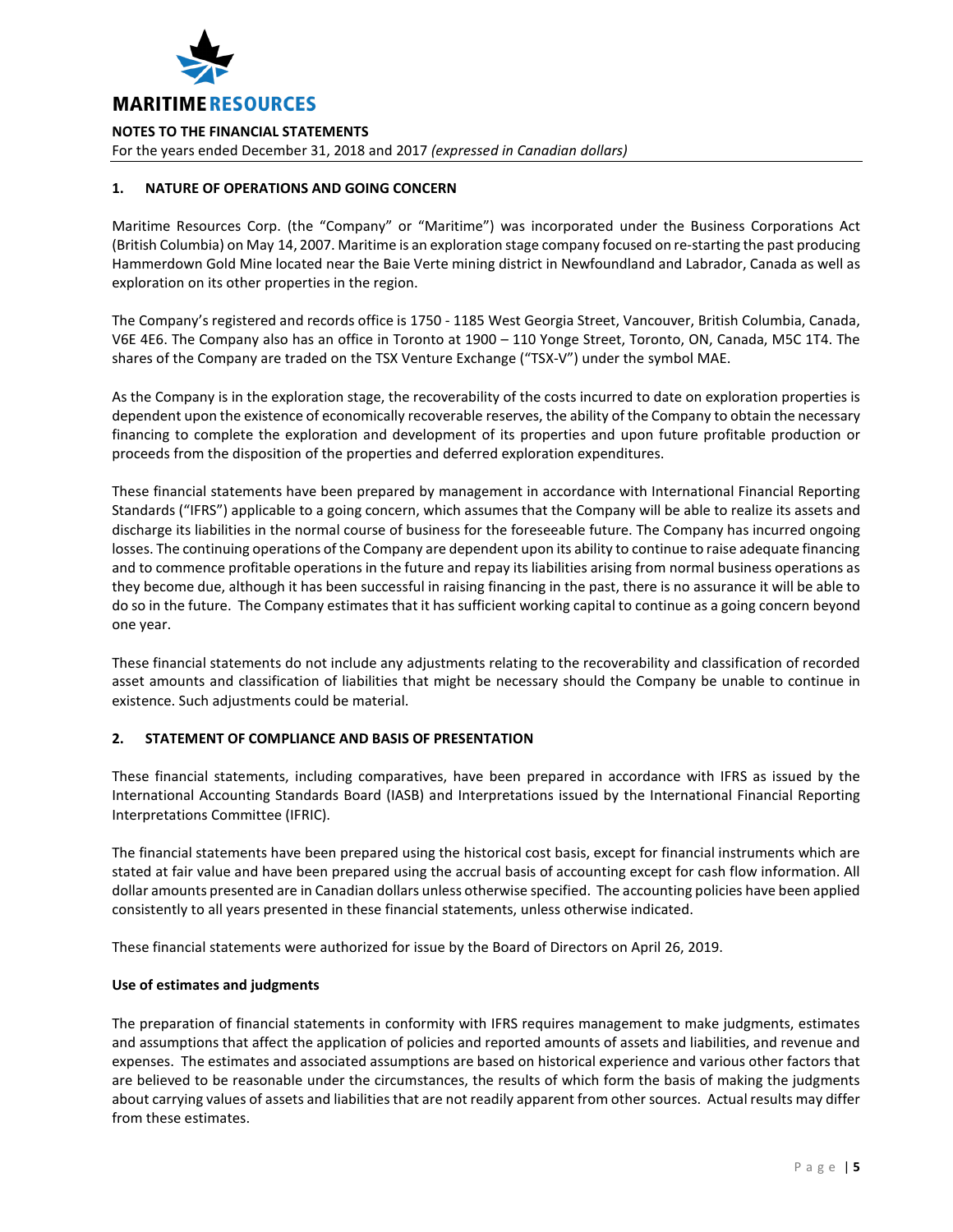

For the years ended December 31, 2018 and 2017 *(expressed in Canadian dollars)*

The estimates and underlying assumptions are reviewed on an ongoing basis. Revisions to accounting estimates are recognized in the period in which the estimate is revised if the revision affects only that period or in the period of the revision and further periods if the review affects both current and future periods.

Critical judgments exercised in the application of accounting policies and estimates having the most significant effects on the amounts recognized in the financial statements are as follows:

*Economic recoverability and profitability of future economic benefits of exploration and evaluation assets* – Management has determined that exploration, evaluation and related costs incurred which were capitalized may have future economic benefits and may be economically recoverable. Management uses several criteria in its assessments of economic recoverability and probability of future economic benefits, including geological and other technical information, a history of conversion of mineral deposits with similar characteristics to its properties, evaluation of permitting and environmental issues and other such factors.

*Royalty reserve* - Royalty reserve includes proceeds received from royalty units, repayable from future production. As future production is not determinable, the royalty units have been classified as capital in nature.

The most significant accounts that require estimates as the basis for determining the stated amounts include the following:

*Valuation of share-based payments, broker compensation and finders' warrants* – The Company uses the Black-Scholes Option Pricing Model for valuation of share-based payments, agent compensation and finders' warrants, which requires the input of subjective assumptions including expected price volatility, interest rate, and forfeiture rate. Changes in the input assumptions can materially affect the fair value estimate and the Company's results and equity reserves. The resulting value calculated is not necessarily the value that the holder of the option could receive in an arm's length transaction, given that there is no market for the options and they are not transferable.

*Income taxes* – In assessing the probability of realizing deferred tax assets, management makes estimates related to expectation of future taxable income, applicable tax opportunities, expected timing of reversals of existing temporary differences and the likelihood that tax position taken will be sustained upon examination by applicable tax authorities. In making its assessments, management gives additional weight to positive and negative evidence that can be objectively verified.

While management believes that these estimates are reasonable, actual results could differ from those estimates and could impact future results of operation and cash flows.

#### **3. SIGNIFICANT ACCOUNTING POLICIES**

#### **(a) Functional and presentation currency**

The Company's functional and presentation currency is the Canadian dollar.

#### **(b) Segmented information**

The Company has one operating segment, mineral exploration and evaluation, and operates in one geographical segment, being Canada.

## **(c) Exploration and evaluation assets ("E&E")**

Once the legal right to explore a property has been obtained, costs directly related to E&E expenditures are recognized and capitalized, in addition to the acquisition costs, net of recoveries, on a property-by-property basis. These direct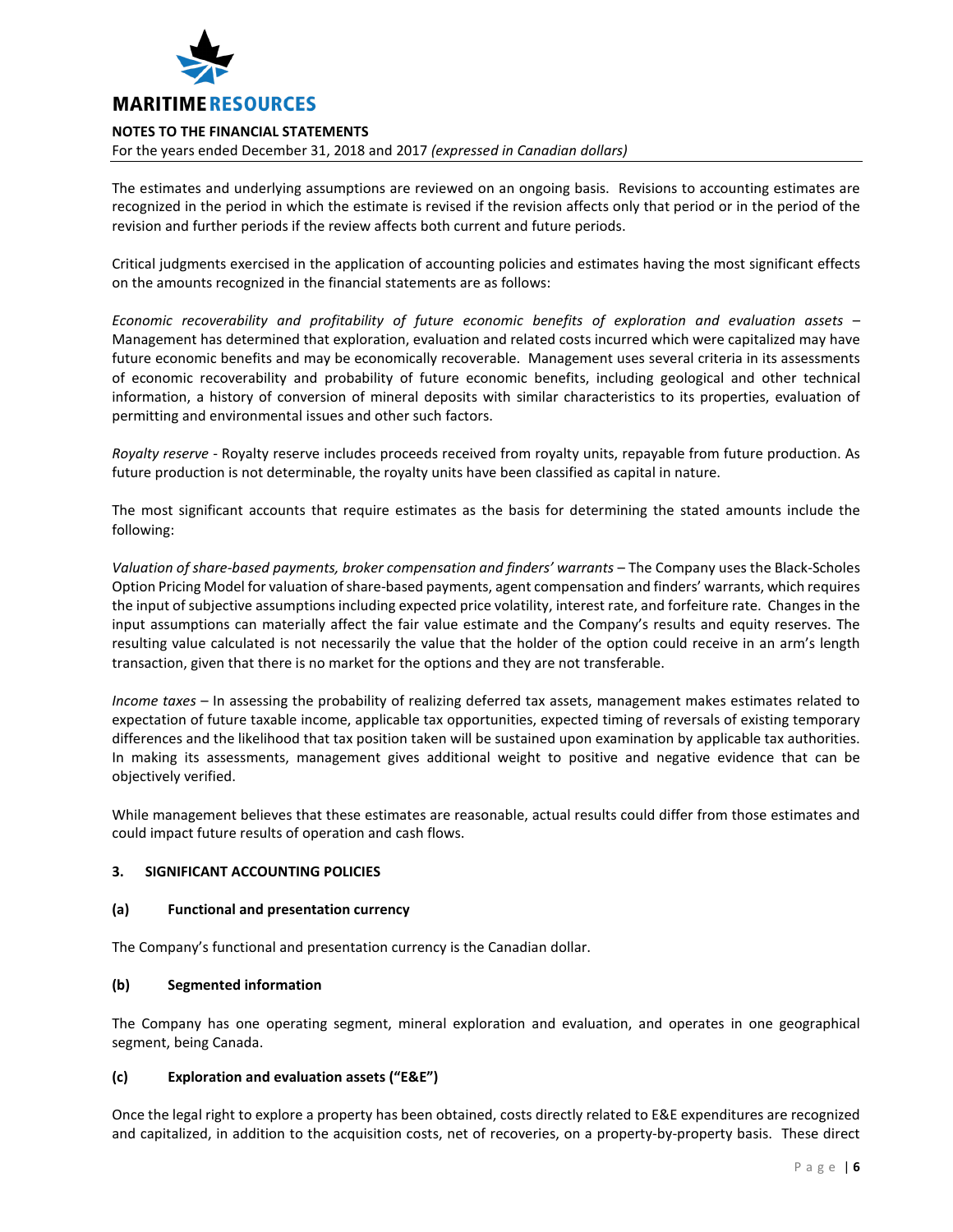

For the years ended December 31, 2018 and 2017 *(expressed in Canadian dollars)*

expenditures include such costs as materials used, surveying costs, geology, geophysics and drilling costs and payments made to contractors during the exploration phase. Costs not directly attributable to E&E activities, including general administrative overhead costs, are expensed in the period in which they occur.

From time to time the Company may acquire or dispose of a mineral property pursuant to the terms of an option agreement. As the options are exercisable entirely at the discretion of the optionee, the amounts payable or receivable are not recorded. Option payments and government assistance are recorded as property costs or recoveries when the payments are made or received.

Upon completion of a feasibility study and when commercial viability is demonstrated and an impairment test is performed, capitalized exploration and evaluation assets are transferred to and classified as mineral property development costs. Costs associated with the commissioning of new assets incurred in the period before they are operating in the way intended by management, are capitalized. Development costs are net of the proceeds of the sale of metals from ore extracted during the development phase. Interest on borrowings related to the construction and development of assets are capitalized until substantially all the activities required to make the asset ready for its intended use are complete.

If economically recoverable ore reserves are developed, capitalized costs of the related property will be reclassified as mining assets and will be amortized using the unit-of-production method. When a property is deemed to no longer have commercially viable prospects to the Company, E&E expenditures in respect of the project are deemed to be impaired. Accordingly, E&E costs, in excess of estimated recoveries, are written off to profit or loss.

#### *Impairment*

The Company assesses E&E assets for impairment at each statement of financial position date or whenever facts and circumstances suggest that the carrying amount of an asset may exceed its recoverable amount. The recoverable amount is the higher of the asset's fair value less costs to sell and value in use. A cash-generating unit is the smallest identifiable group of E&E assets that generates cash inflows that are largely independent of the cash inflows from other assets or groups of assets.

#### *Title to mineral properties*

Although the Company has taken steps to verify title to the properties in which it has an interest in accordance with industry standards for properties in the exploration stage, these procedures do not guarantee that title to the properties will not be challenged or impugned. Property title may be affected by undetected defects, be subject to unregistered prior agreements, transfers or land claims, or be non-compliant with regulatory requirements.

#### **(d) Provision for environmental rehabilitation**

The Company is subject to the laws and regulations relating to environmental matters in all jurisdictions in which it operates, including provisions relating to property reclamation, discharge of hazardous material and other matters. The Company may also be held liable should environmental problems be discovered that were caused by former owners and operators of its properties and properties in which it has previously had an interest. The Company conducts its mineral exploration activities in compliance with applicable environmental protection legislation. The Company is not aware of any existing environmental problems related to any of its current or former properties that may result in material liability to the Company.

Environmental legislation is becoming increasingly stringent and costs and expenses of regulatory compliance are increasing. The impact of new and future environmental legislation on the Company's operations may cause additional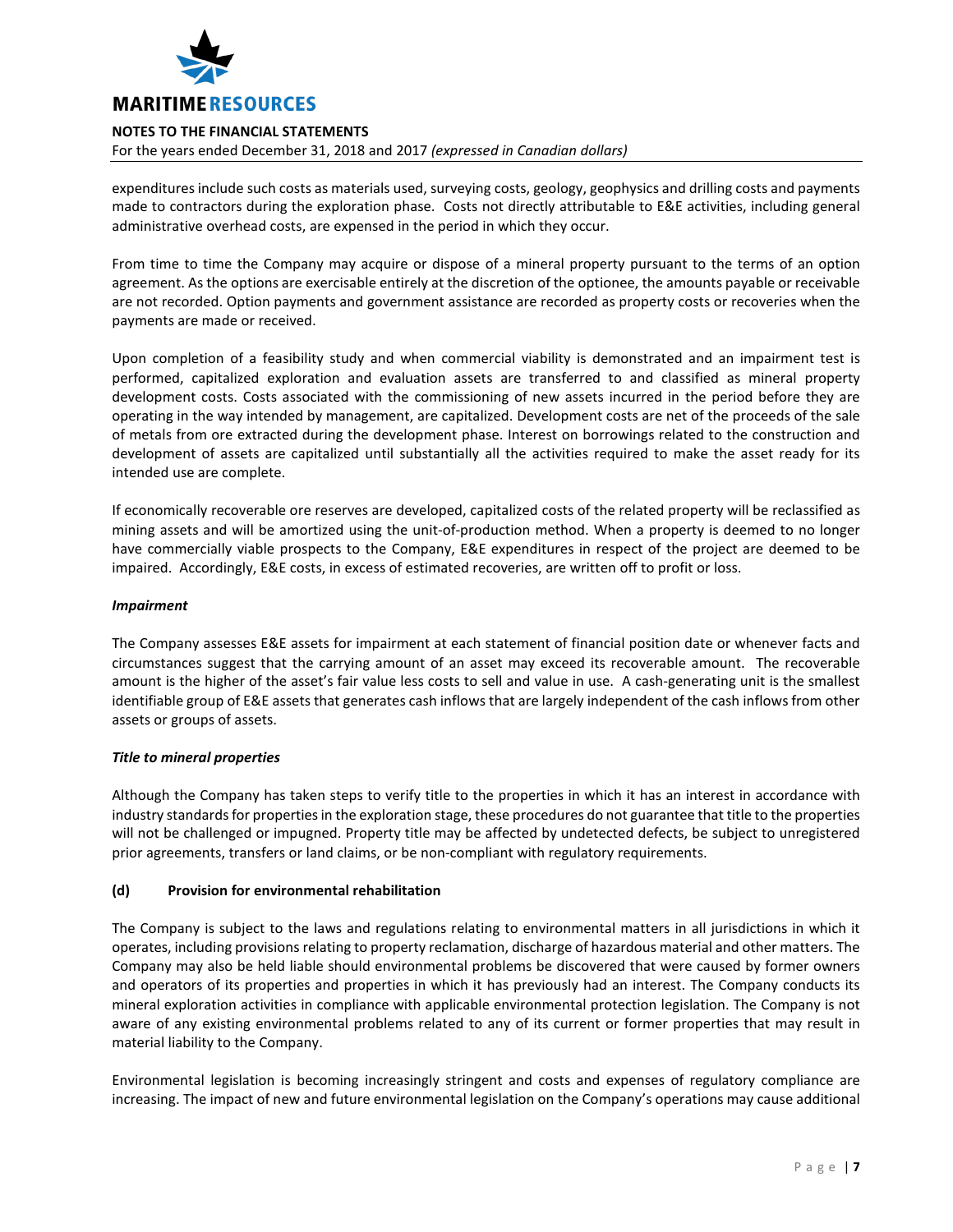

For the years ended December 31, 2018 and 2017 *(expressed in Canadian dollars)*

expenses and restrictions. If the restrictions adversely affect the scope of exploration and evaluation on the resource properties, the potential for production on the properties may be diminished or negated.

The Company recognizes liabilities for legal or constructive obligations associated with the retirement of mineral properties and equipment. The net present value of future rehabilitation costs is capitalized to the related asset along with a corresponding increase in the rehabilitation provision in the period incurred. Discount rates using a pre-tax rate that reflect the time value of money are used to calculate the net present value.

The Company's estimates of reclamation costs could change as a result of changes in regulatory requirements, discount rates and assumptions regarding the amount and timing of the future expenditures. These changes are recorded directly to the related assets with a corresponding entry to the rehabilitation provision.

The increase in the provision due to the passage of time is recognized as interest expense. The Company does not have any significant environmental rehabilitation provision.

## **(e) Provisions**

Provisions are recorded when a present legal or constructive obligation exists as a result of past events where it is probable that an outflow of resources embodying economic benefits will be required to settle the obligation, and a reliable estimate of the amount of the obligation can be made.

The amount recognized as a provision is the best estimate of the consideration required to settle the present obligation at the statement of financial position date, taking into account the risks and uncertainties surrounding the obligation. Where a provision is measured using the cash flows estimated to settle the present obligation, its carrying amount is the present value of those cash flows. When some or all of the economic benefits required to settle a provision are expected to be recovered from a third party, the receivable is recognized as an asset if it is virtually certain that reimbursement will be received, and the amount receivable can be measured reliably.

# **(f) Financial instruments**

The Company classifies its financial instruments measured at fair value at one of three levels according to the relative reliability of the inputs used to estimate the fair value:

- Level 1 quoted prices (unadjusted) in active markets for identical assets or liabilities;
- Level 2 inputs other than quoted prices included in Level 1 that are observable for the asset or liability, either directly (i.e., as prices) or indirectly (i.e., derived from prices); and
- Level 3 inputs for the asset or liability that are not based on observable market data (unobservable inputs).

#### *Financial assets*

On initial recognition, financial assets are recognized at fair value and are subsequently classified and measured at: (i) amortized cost; (ii) fair value through other comprehensive income ("FVOCI"); or (iii) fair value through profit or loss ("FVTPL"). The classification of financial assets is generally based on the business model in which a financial asset is managed and its contractual cash flow characteristics. A financial asset is measured at fair value net of transaction costs that are directly attributable to its acquisition except for financial assets at FVTPL where transaction costs are expensed. All financial assets not classified and measured at amortized cost or FVOCI are classified as FVTPL. On initial recognition of an equity instrument that is not held for trading, the Company may irrevocably elect to present subsequent changes in the investment's fair value in other comprehensive income/loss.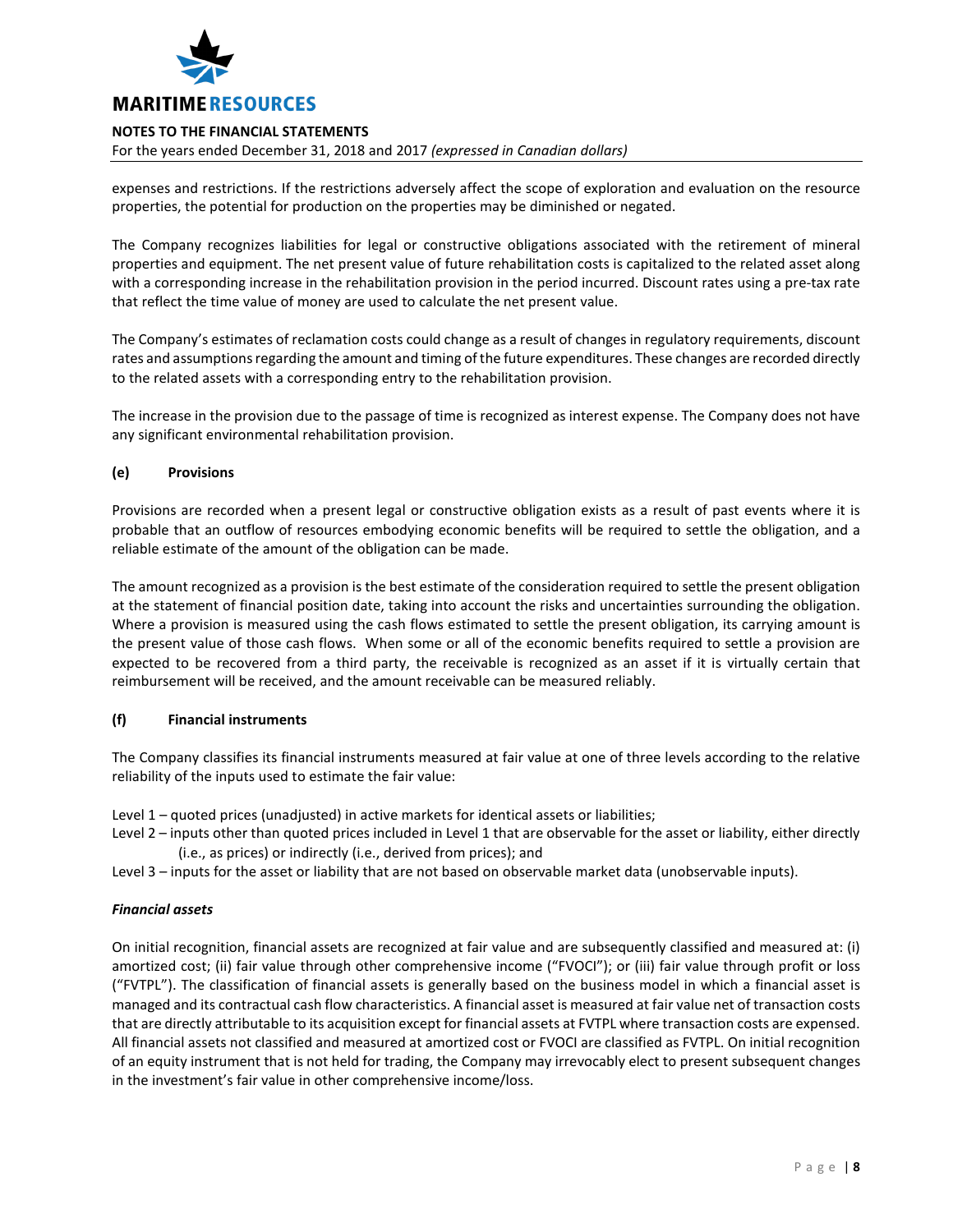

For the years ended December 31, 2018 and 2017 *(expressed in Canadian dollars)*

The classification determines the method by which the financial assets are carried on the statement of financial position subsequent to inception and how changes in value are recorded. Receivables are measured at amortized cost with subsequent impairment recognized in profit and loss. Cash is classified as FVTPL.

#### *Impairment*

An 'expected credit loss' impairment model applies which requires a loss allowance to be recognized based on expected credit losses. The estimated present value of future cash flows associated with the asset is determined and an impairment loss is recognized for the difference between this amount and the carrying amount as follows: the carrying amount of the asset is reduced to estimated present value of the future cash flows associated with the asset, discounted at the financial asset's original effective interest rate, either directly or through the use of an allowance account and the resulting loss is recognized in profit or loss for the period.

In a subsequent period, if the amount of the impairment loss related to financial assets measured at amortized cost decreases, the previously recognized impairment loss is reversed through profit or loss to the extent that the carrying amount of the investment at the date the impairment is reversed does not exceed what the amortized cost would have been had the impairment not been recognized.

#### *Financial liabilities*

Financial liabilities are designated as either: (i) fair value through profit or loss; or (ii) amortized cost. All financial liabilities are classified and subsequently measured at amortized cost except for financial liabilities at FVTPL. The classification determines the method by which the financial liabilities are carried on the statement of financial position subsequent to inception and how changes in value are recorded. Accounts payable and accrued liabilities, and loans are classified as other financial liabilities and carried on the statement of financial position at amortized cost.

As at December 31, 2018, the Company does not have any derivative financial liabilities.

#### **(g) Income taxes**

Deferred tax assets and liabilities are recognized for the future tax consequences attributable to differences between the financial statement carrying amounts of existing assets and liabilities and their respective tax basis. Deferred tax assets and liabilities are measured using substantively enacted tax rates expected to apply to taxable income in the years in which those temporary differences are expected to be recovered or settled. Deferred income tax assets also result from unused loss carry-forwards, resource related pools and other deductions. A deferred tax asset is recognized for unused tax losses, tax credits and deductible temporary differences to the extent that it is probable that future taxable profits will be available against which they can be utilized. Deferred tax assets are reviewed at each reporting date and are reduced to the extent that it is no longer probable that the related tax benefit will be realized.

#### **(h) Share-based payments**

The Company grants stock options to acquire common shares of the Company to directors, officers, employees and consultants. The Board of Directors grants such options for periods of up to ten years, with vesting periods determined at its discretion and at prices not less than the closing market price on the grant date.

The fair value of the options is measured at grant date, using the Black-Scholes option pricing model, and is recognized over the period during which the options are earned. A forfeiture rate is estimated on the grant date and is adjusted to reflect the actual number of options that vest. For directors and employees, the fair value of the options is measured at the date of grant. Share-based payments to non-employees are measured at the fair value of the goods or services received or the fair value of the equity instruments issued, if it is determined the fair value of the goods or services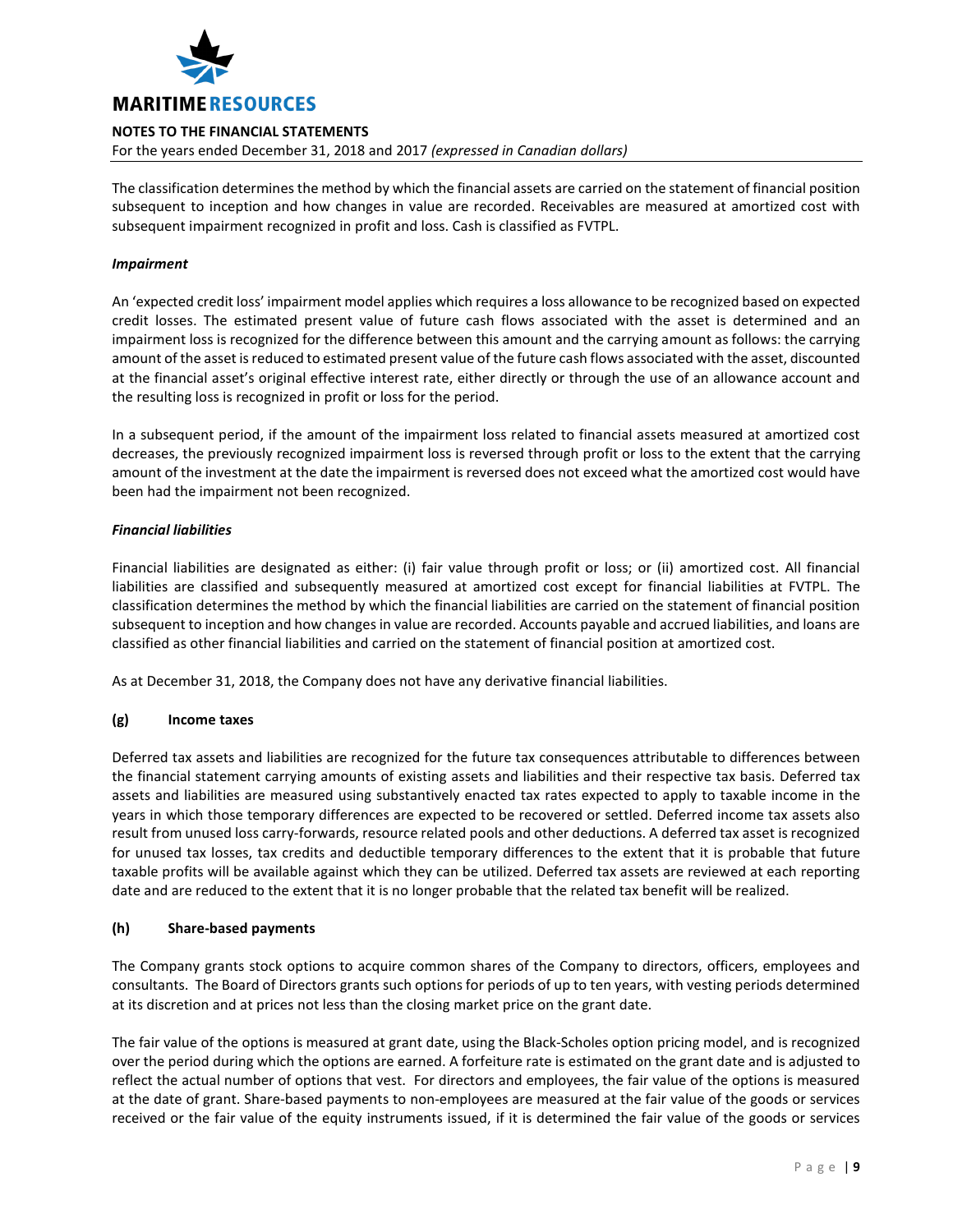

For the years ended December 31, 2018 and 2017 *(expressed in Canadian dollars)*

cannot be reliably measured, and are recorded at the date the goods or services are received. The offset to the recorded cost is to share-based payments reserve. Consideration received on the exercise of stock options is recorded as share capital and the related share-based payments reserve is transferred to share capital. Upon expiry, the recorded value is transferred to deficit.

## **(i) Flow-through shares, private placement units, royalty units and treasury shares**

At the time of closing a financing involving flow-through shares, the Company allocates the gross proceeds received (i.e. the "flow-through share premium") as follows:

- Share capital the market value of the share
- Flow-through share premium recorded as a liability and equal to the estimated premium, if any, investors pay for the flow-through feature based on the residual value method.
- Warrants recorded as reserves based on the residual value method.

Thereafter, as qualifying resource expenditures are incurred, these costs are expensed and the flow-through share premium is amortized to profit or loss.

At the end of each reporting period, the Company reviews its tax position and records an adjustment to its deferred tax expense/liability accounts for taxable temporary differences, including those arising from the transfer of tax benefits to investors through flow-through shares. For this adjustment, the Company considers the tax benefits (of qualifying resource expenditures already incurred) to have been effectively transferred, if it has formally renounced those expenditures at any time (before or after the end of the reporting period).

The Company may also be subject to a Part XII.6 tax on flow-through proceeds renounced under the Look-back Rule, in accordance with Government of Canada flow-through regulations. When applicable, this tax is accrued and recorded to profit or loss.

Proceeds received on the issuance of units, consisting of common shares and warrants, are allocated first to common shares based on the quoted market price of the common shares at the time the units are priced, then to the flowthrough tax premium, if any and thereafter to warrants.

Royalty units are recorded as reserves based on their fair value (amounts received).

Treasury shares (repurchased shares) are valued at the cost paid to repurchase until sold. As they are no longer considered outstanding, they are excluded from the weighted average number of shares outstanding in calculating the loss per share.

#### **(j) Loss per share**

Loss per share is calculated using the weighted average number of common shares outstanding during the period. The dilutive effect on earnings per share is calculated presuming the exercise of outstanding options, warrants and similar instruments. It assumes that the proceeds of such exercise would be used to re-purchase common shares at the average market price during the period. However, the calculation of diluted loss per share excludes the effects of conversions or exercise of options and warrants as they would be anti-dilutive.

Shares subject to escrow restrictions are excluded from the weighted average number of common shares unless their release is subject only to the passage of time.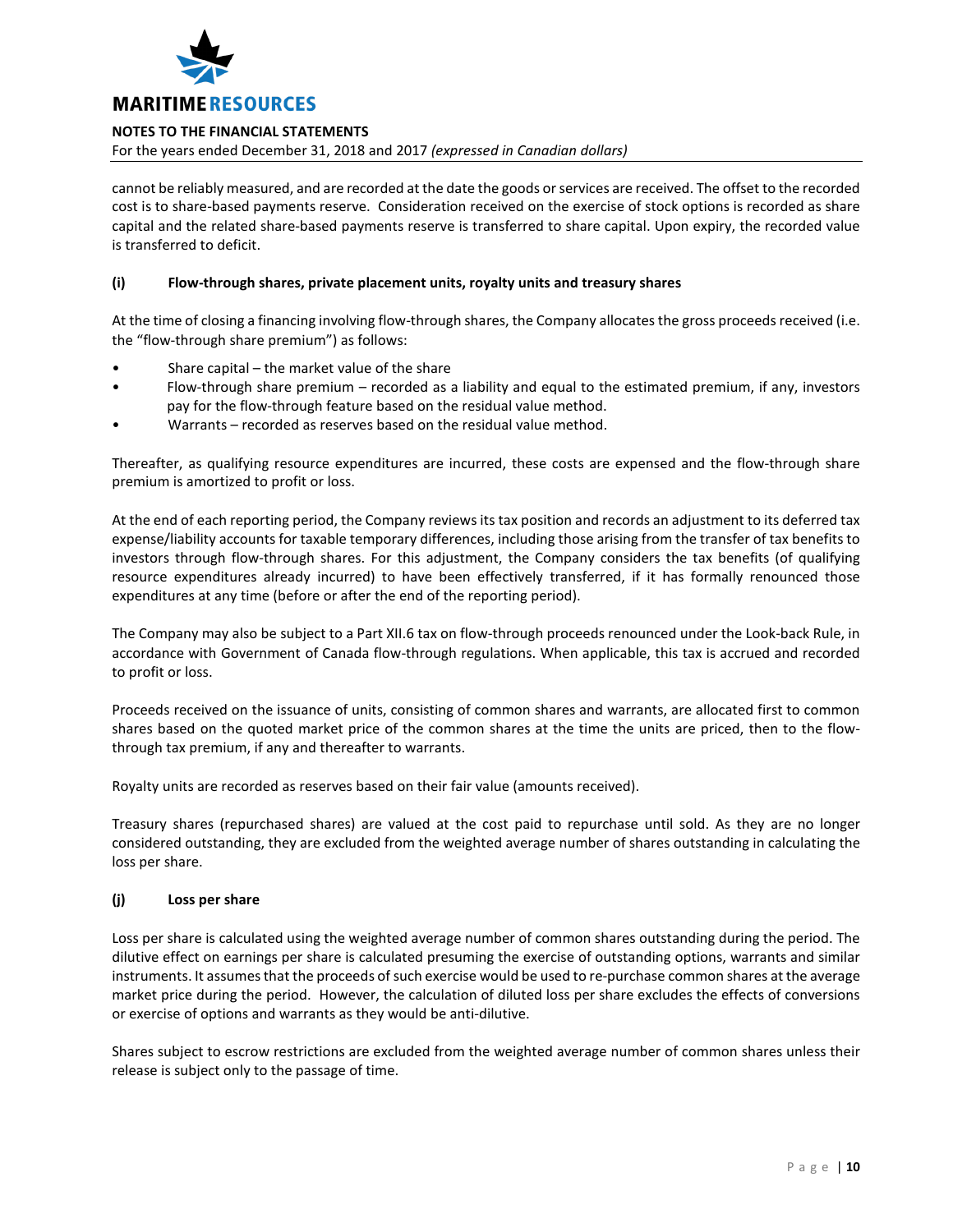

For the years ended December 31, 2018 and 2017 *(expressed in Canadian dollars)*

## **(k) New accounting standards**

The adoption of the following IFRS standards and amendments to existing standards effective January 1, 2018 did not have an effect on the Company's financial statements:

- IFRS 2, "Share-based payment" (amended standard) is effective for annual periods beginning on or after January 1, 2018.
- IFRS 7, "Financial Instruments: Disclosure" is effective for annual periods beginning on or after January 1, 2018.
- IFRS 9, "Financial Instruments: Classification and Measurement": is effective for annual periods beginning on or after January 1, 2018. The Company adopted IFRS 9 retrospectively, without restatement of prior year financial statements. IFRS 9 replaces the provisions of IAS 39, Financial Instruments: Recognition and Measurement ("IAS 39") that relate to the recognition, classification, and measurements of financial assets and financial liabilities, derecognition of financial instruments and impairment of financial assets. IFRS 9 uses a single approach to determine whether a financial asset is classified and measured at amortized cost or fair value. The approach in IFRS 9 is based on how the Company manages its financial instruments and the contractual cash flow characteristics of the financial asset. Most of the requirements in IAS 39 for classification and measurement of financial liabilities were carried forward in IFRS 9. The application of IFRS 9 did not impact the Company's classification and measurement of financial assets and liabilities, and there was also no impact to the carrying value of any of the Company's financial assets or liabilities on the date of transition.

Accounting Standards Issued but not yet in effect

• IFRS 16, "Leases": is effective for annual periods beginning on or after January 1, 2019.

The Company does not expect this standard to have a material impact on its financial statements.

## **4. EXPLORATION AND EVALUATION ASSETS**

#### **Green Bay**

Maritime Resources owns 100% of the Green Bay property, located in Newfoundland and Labrador, Canada, which hosts the past producing Hammerdown gold mine, as well as the Orion deposit and the Lochinvar deposits. The property is subject to a 2% net smelter return ("NSR") royalty on future production from the property with the exception of production from the Orion deposit.

On May 16, 2018, the Company entered into a purchase agreement with Inomin Mines to acquire certain mineral claims that extend the Hammerdown, Green Bay property. Under the terms of the agreement Maritime will earn 100% interest in the Inomin property over a 3-year period by spending \$600,000 in exploration, making cash payments totaling \$300,000 and issuing 2,000,000 shares of Maritime in accordance with the following schedule:

|                    |               |                      | <b>Minimum required</b> |
|--------------------|---------------|----------------------|-------------------------|
|                    | Cash          | <b>Common shares</b> | exploration expenditure |
|                    |               | #                    |                         |
| Upon approval      | 25,000 (paid) | 500,000 (issued)     |                         |
| September 17, 2019 | 50,000        | 500,000              | 75,000                  |
| September 17, 2020 | 100,000       | 500,000              | 150,000                 |
| September 17, 2021 | 125,000       | 500,000              | 375,000                 |
|                    | 300,000       | 2,000,000            | 600,000                 |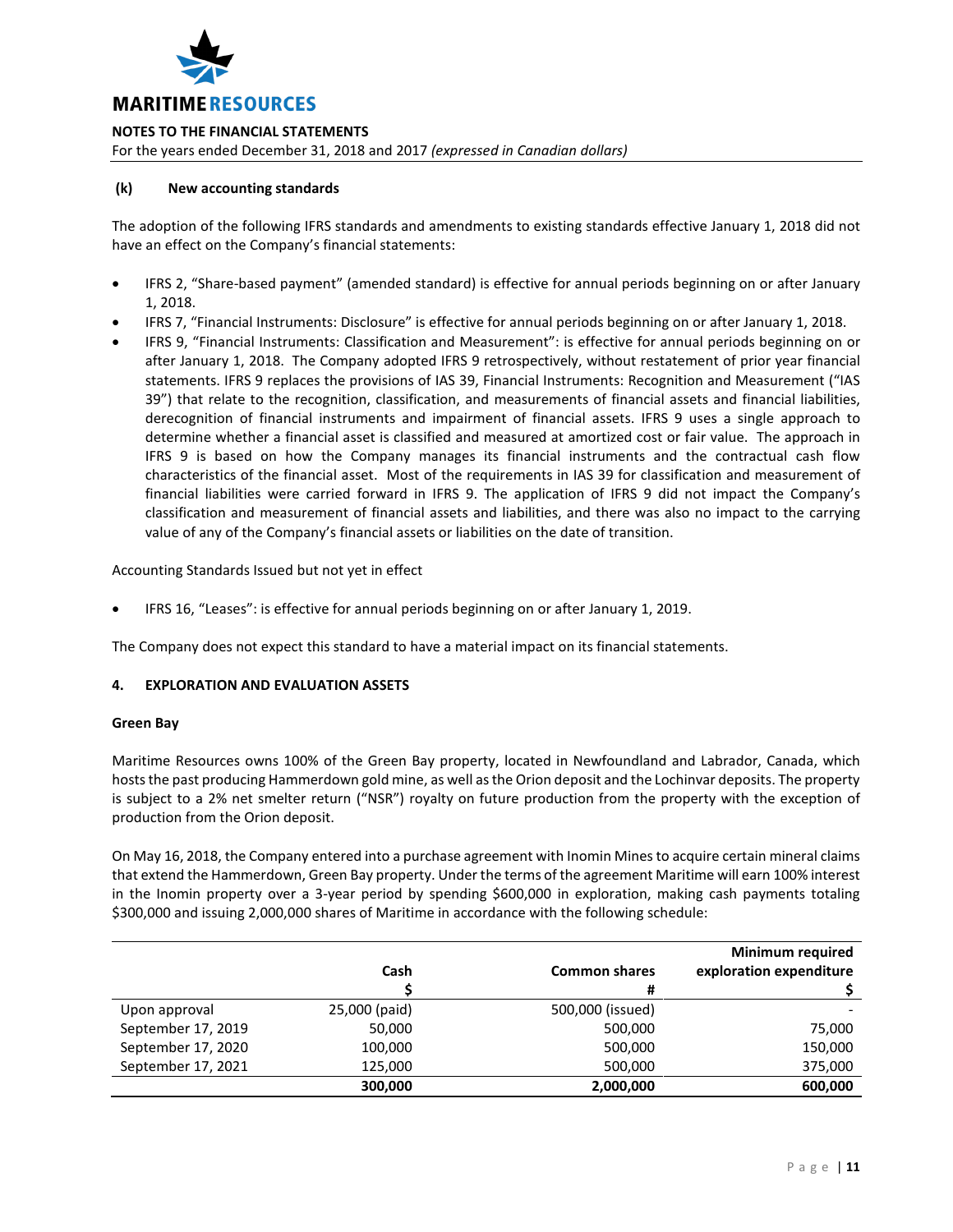

For the years ended December 31, 2018 and 2017 *(expressed in Canadian dollars)*

The project is subject to a 1.0 % NSR of which 100% can be purchased for \$500,000. The project also has an underlying NSR of 2.5% of which 1.5% can be purchased for \$1,000,000.

#### **Whisker Valley**

On February 27, 2017, the Company entered into an agreement to acquire a 100% interest in the Whisker Valley property in the Baie Verte mining district of Newfoundland and Labrador, Canada, under the following terms:

|                               |               |                      | <b>Minimum required</b> |
|-------------------------------|---------------|----------------------|-------------------------|
|                               | Cash          | <b>Common shares</b> | exploration expenditure |
|                               |               | #                    |                         |
| Upon approval                 | 25,000 (paid) | 100,000 (issued)     |                         |
| March 22, 2018                | 20,000 (paid) | 150,000 (issued)     | 100,000 (incurred)      |
| March 22, 2019 <sup>(1)</sup> | 30,000        | 200,000              | 250,000                 |
| March 22, 2020                | 50,000        | 250,000              | 300,000                 |
| March 22, 2021                | 75,000        | 300,000              | 500,000                 |
| March 22, 2022                | 100,000       | 500,000              | 500,000                 |
|                               | 300.000       | 1,500,000            | 1,650,000               |

(1) Subsequent to the end of the period, on or before March 22, 2019, the Company made the second anniversary payment in cash and shares as per the Whisker Valley Option agreement.

The Company is required to make an additional payment to the optionors of \$50,000 on each of the first, second and third anniversary upon full exercise of its option having issued all of the payments and shares and incurred all of the expenditures.

The property is subject to a 2.5 % NSR, of which 1% can be purchased for \$1,000,000 on or before the end of the second anniversary of commencement of commercial production.

On November 16, 2017, the Company further expanded the Whisker Valley project by entering into an agreement to acquire 100% interest in the El Strato property in Newfoundland and Labrador, Canada (contiguous to Whisker Valley), under the following terms:

|                   | Cash          | <b>Common shares</b> |
|-------------------|---------------|----------------------|
|                   |               | #                    |
| Upon approval     | 5,000 (paid)  | 250,000 (issued)     |
| November 23, 2018 | 10,000 (paid) | 250,000 (issued)     |
| November 23, 2019 | 25,000        | 250,000              |
|                   | 40,000        | 750,000              |

On December 1, 2017, the Company also added to the Whisker Valley project by entering into an agreement to acquire 100% interest in the Strugglers Pond property in Newfoundland and Labrador, Canada (contiguous to Whisker Valley), under the following terms:

|                   |              |                      | <b>Minimum required</b> |
|-------------------|--------------|----------------------|-------------------------|
|                   | Cash         | <b>Common shares</b> | exploration expenditure |
|                   |              | #                    |                         |
| Upon approval     | 2,000 (paid) | 10,000 (issued)      | 5,000 (incurred)        |
| December 27, 2018 | 3,000 (paid) | 15,000 (issued)      | 25,000 (incurred)       |
| December 27, 2019 | 10,000       | 25,000               | 50,000                  |
| December 27, 2020 | 15,000       | 50,000               | 120,000                 |
|                   | 30,000       | 100,000              | 200,000                 |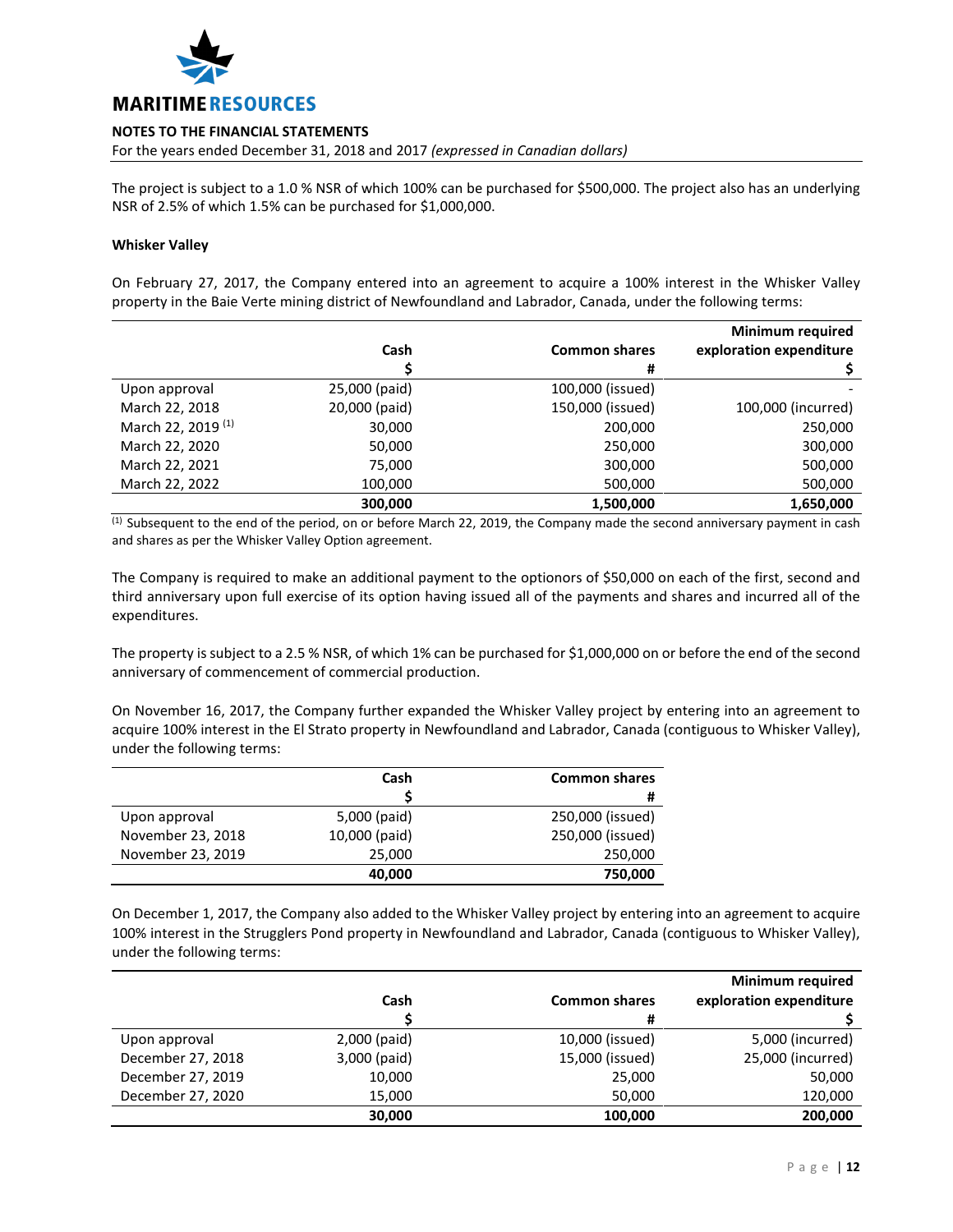

For the years ended December 31, 2018 and 2017 *(expressed in Canadian dollars)*

Both the El Strato and Strugglers Pond properties are subject to separate 2% NSR royalties, of which 1% can be purchased for \$1,000,000 on or before the end of the second anniversary of commercial production.

Expenditures incurred on the Company's 100% owned Green Bay Property and Whisker Valley Property, follow:

|                              | <b>Green Bay</b><br>\$ | <b>Whisker Valley</b><br>Ş | <b>Total</b><br>\$ |
|------------------------------|------------------------|----------------------------|--------------------|
| Balance, December 31, 2016   | 5,826,365              |                            | 5,826,365          |
| Acquisition costs - cash     |                        | 32,000                     | 32,000             |
| Acquisition costs - shares   |                        | 37,400                     | 37,400             |
| <b>Exploration expenses:</b> |                        |                            |                    |
| Geology and engineering      | 461,941                | 145,068                    | 607,009            |
| Geochemistry                 | 10,776                 |                            | 10,776             |
| Property                     | 65,325                 | 4,280                      | 69,605             |
| Geophysics                   | 42,098                 |                            | 42,098             |
| Other                        | 8,728                  |                            | 8,728              |
|                              | 588,868                | 218,748                    | 807,616            |
| Less: Recoveries and grants  | (164,377)              |                            | (164, 377)         |
| Net additions                | 424,491                | 218,748                    | 643,239            |
| Balance, December 31, 2017   | 6,250,856              | 218,748                    | 6,469,604          |
| Acquisition costs - cash     | 25,000                 | 48,000                     | 73,000             |
| Acquisition costs - shares   | 45,000                 | 37,700                     | 82,700             |
| <b>Exploration expenses:</b> |                        |                            |                    |
| <b>Drilling</b>              | 289,772                | 77,842                     | 367,614            |
| Geology and engineering      | 473,476                | 146,442                    | 619,918            |
| Property                     | 55,991                 | 585                        | 56,576             |
| Geophysics                   | 11,208                 | 47,500                     | 58,708             |
| Other                        | 13,266                 | 9,611                      | 22,877             |
|                              | 913,713                | 367,680                    | 1,281,393          |
| Less: Recoveries and grants  | (10, 153)              |                            | (10, 153)          |
| Net additions                | 903,560                | 367,680                    | 1,271,240          |
| Balance, December 31, 2018   | 7,154,416              | 586,428                    | 7,740,844          |

During the year ended December 31, 2018, the Company received \$10,153 (2017 – \$164,377) pursuant to an application made with the Newfoundland and Labrador government in respect of the Newfoundland and Labrador Mineral Incentive Junior Exploration Assistance Program ("JEAP") grant for exploration conducted during fiscal 2017 and 2016, respectively.

#### **5. ACCOUNTS PAYABLE AND ACCRUED LIABILITIES**

|                                 | December 31, 2018 | December 31, 2017 |
|---------------------------------|-------------------|-------------------|
|                                 |                   |                   |
| Accounts payable                | 83,530            | 71,460            |
| <b>Accrued liabilities</b>      | 32,500            | 30,000            |
| Interest payable                | $\blacksquare$    | 27,397            |
| Due to related parties (Note 8) | 5,411             | 21,585            |
|                                 | 121,441           | 150,442           |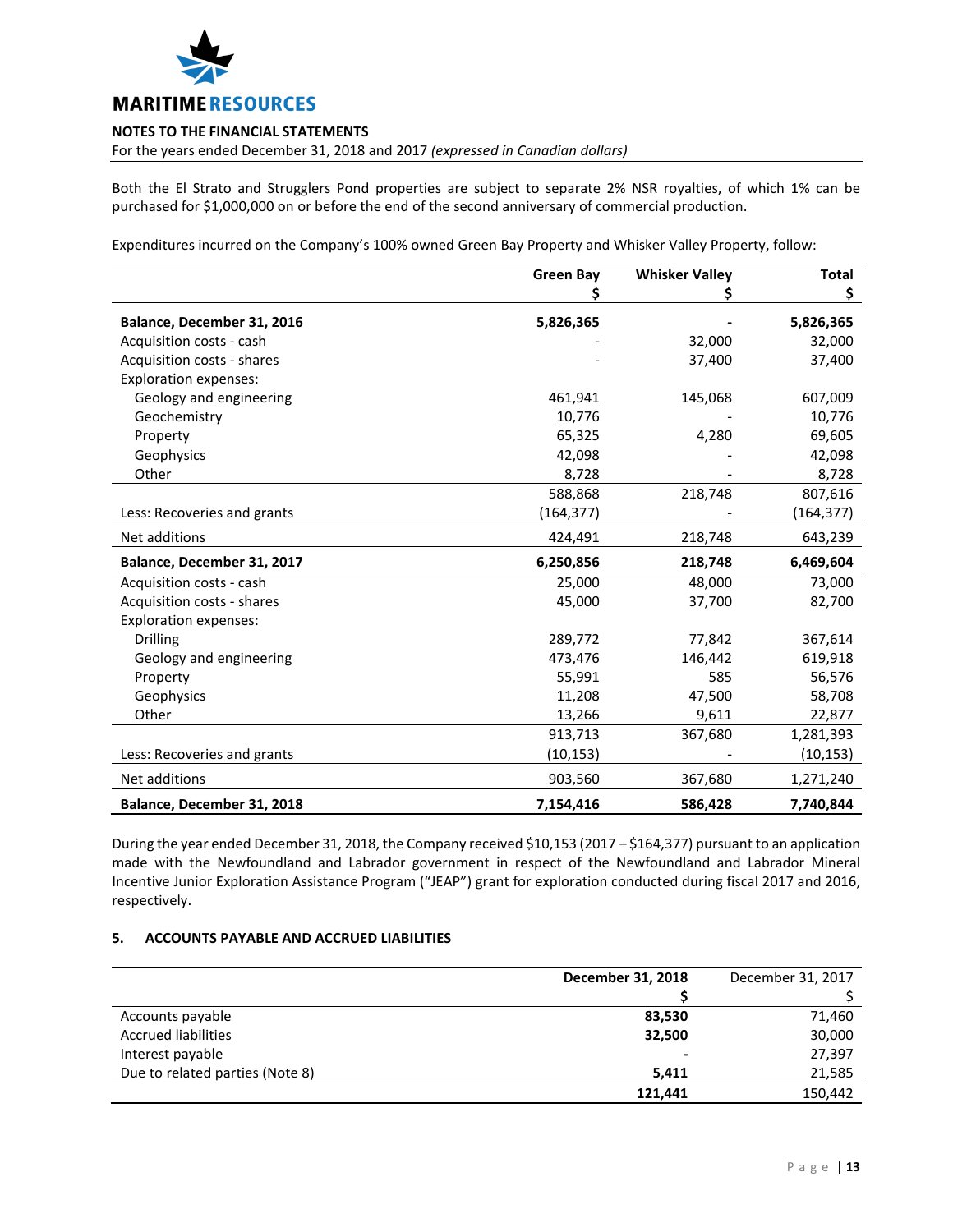

For the years ended December 31, 2018 and 2017 *(expressed in Canadian dollars)*

## **6. LOANS**

#### **2014 Loan**

Pursuant to a loan of \$100,000 that bore interest at 8% per annum, the Company had accrued interest of \$30,438 owing to the lender. On December 31, 2017, \$100,000, and interest of \$30,438 was repaid.

#### **2017 Loan**

On April 25, 2017, the Company entered into a loan arrangement ("Bridge Financing Agreement") pursuant to which it received \$500,000. The Bridge Financing Agreement, which was approved by the TSX-V on April 26, 2017, provides for a maturity date of one year (the "Maturity Date"), bears interest of 8% per annum and is repayable upon earliest of: the maturity date, raising \$2,000,000 or more in equity or debt financing, or committing an event of default. In connection with the Bridge Financing Agreement, the lender received a bonus of 333,333 shares in the capital of the Company valued at \$46,667, non-transferable warrants valued at \$105,387 allowing for the purchase of up to, in the aggregate, 1,666,666 additional common shares in the capital of the Company at \$0.15 per share until April 26, 2018 and cash finders fees of \$30,000. The effective interest rate, including bonus shares and warrants was 44%. During the year ended December 31, 2018, the Company recorded accrued interest of \$9,315 (2017 – \$27,397). On March 26, 2018, the loan of \$500,000 and related interest of \$36,712 was repaid.

Interest accrued on the loans was included in accounts payable.

|                                 | <b>2017 Loan</b> | <b>2014 Loan</b> |
|---------------------------------|------------------|------------------|
|                                 |                  |                  |
| Balance, December 31, 2016      |                  | $100,000^{(1)}$  |
| Additions                       | 500,000          |                  |
| Bonus shares                    | (46, 667)        |                  |
| Warrants                        | (105, 387)       |                  |
| Finders fees                    | (30,000)         |                  |
| Loan (net of transaction costs) | 317,946          | 100,000          |
| Accretion                       | 124,694          |                  |
| Repayment                       |                  | (100,000)        |
| Balance, December 31, 2017      | 442,640          |                  |
| Accretion                       | 57,360           |                  |
| Repayment                       | (500,000)        |                  |
| Balance, December 31, 2018      |                  |                  |

*(1) \$100,000 provided by a related party of the Company.*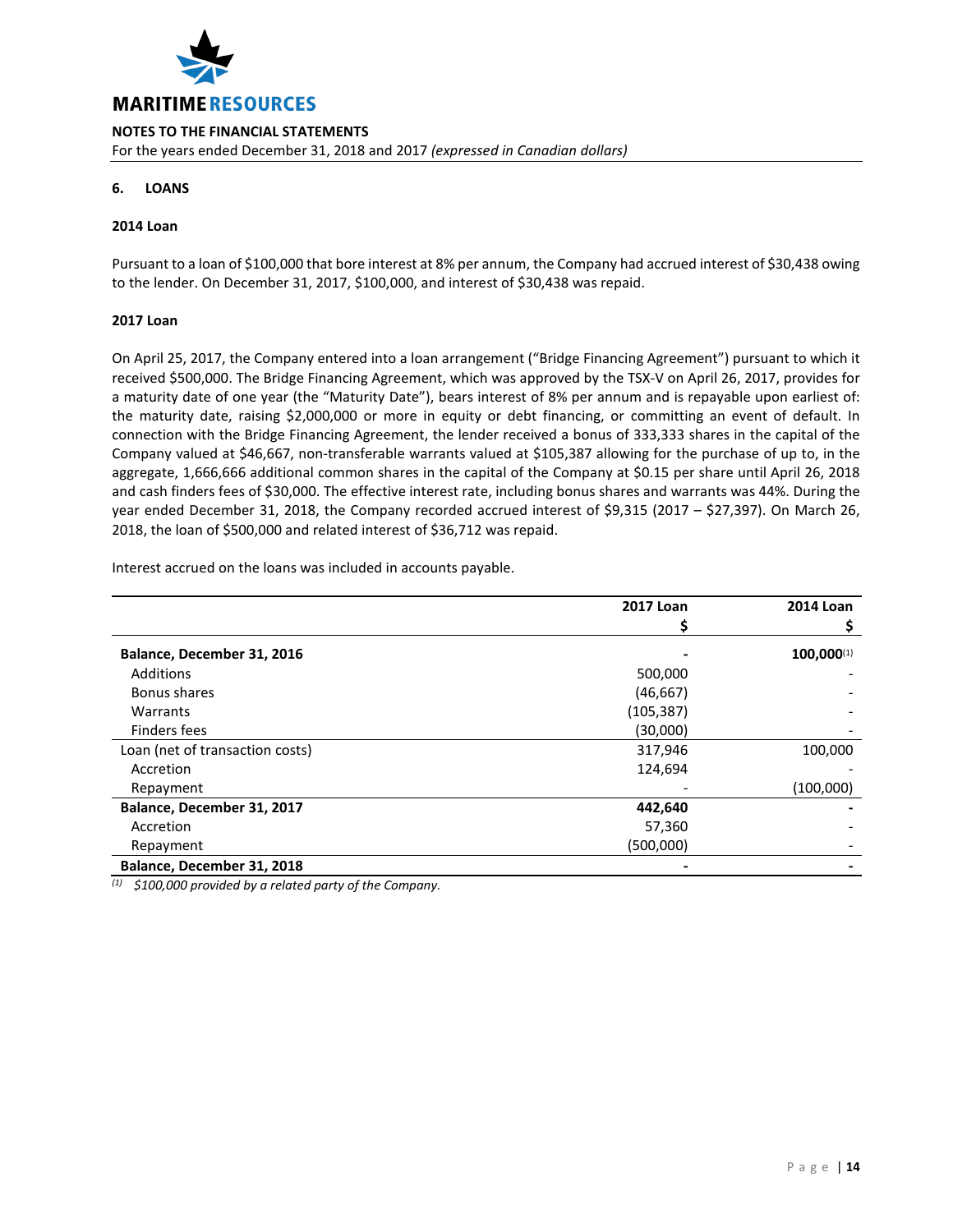

# For the years ended December 31, 2018 and 2017 *(expressed in Canadian dollars)*

# **7. SHARE CAPITAL**

#### **Authorized**

Unlimited number of common shares without par value.

#### **Issued**

#### *During the year ended December 31, 2018*

#### Private Placements

• Pursuant to a private placement on November 7, 2018, the Company issued 25,460,900 non flow-through units ("November 2018 NFT Units") at \$0.11 per unit and 5,402,000 flow-through units ("November 2018 FT Units") at \$0.13 per unit, for gross proceeds of \$3,502,959.

Each FT Unit consisted of one flow-through common share of the Company and one-half of one common share purchase warrant (the "November 2018 FT Warrant"). Each whole November 2018 FT Warrant entitles the holder to purchase one common share of the Company (the "November 2018 FT Warrant Share") at a price of \$0.15 per November 2018 FT Warrant Share expiring November 7, 2020. Each November 2018 NFT Unit consisted of one non flow-through common share of the Company and one-half of one common share purchase warrant (the "November 2018 NFT Warrant"). Each whole November 2018 NFT Warrant will entitle the holder thereof to purchase one common share of the Company (the "November 2018 NFT Warrant Share") at a price of \$0.15 per November 2018 NFT Warrant Share for expiring November 7, 2020.

The flow-through shares were issued at a premium of \$108,040. The eligible flow-through expenditures will be incurred in 2019.

In connection with this private placement, the Company issued 2,152,791 finders' units ("November 2018 Finders' Units"), valued at \$193,751. Each November 2018 Finders' Unit is comprised of one common share and one-half (1/2) of one non-transferable warrant ("November 2018 Finders' Unit Warrant"). Each whole November 2018 Finders' Unit Warrant is exercisable to purchase one common share of the Company at a price of \$0.15 per common share for a period of 24 months expiring November 7, 2020.

Also in connection with this private placement, finders' fees of 2,152,791 November 2018 NFT Finders' Warrants were issued. Each November 2018 NFT Finders' Warrant entitles the holder to purchase one common share of the Company at a price of \$0.11 per November 2018 NFT Finders' Warrant Share for a period of 24 months expiring November 7, 2020.

The November 2018 Finders' Unit Warrants and the November 2018 NFT Finders' Warrants were valued at \$22,344 and \$60,365, respectively, using the Black-Scholes option pricing model with the following assumptions: risk-free interest rate of 1.90%, expected life of 1.5 years, expected volatility of 72.74% and dividend yield of 0% and recorded to share issuance costs.

• Pursuant to a private placement on July 6, 2018, the Company issued 7,600,000 non flow-through units ("July 2018 NFT Units") at \$0.10 per unit and 5,166,667 flow-through units ("July 2018 FT Units") at \$0.12 per unit, for gross proceeds of \$1,380,000.

Each July 2018 FT Unit consisted of one flow-through common share of the Company and one-half of one common share purchase warrant (the "July 2018 FT Warrant"). Each whole July 2018 FT Warrant entitles the holder to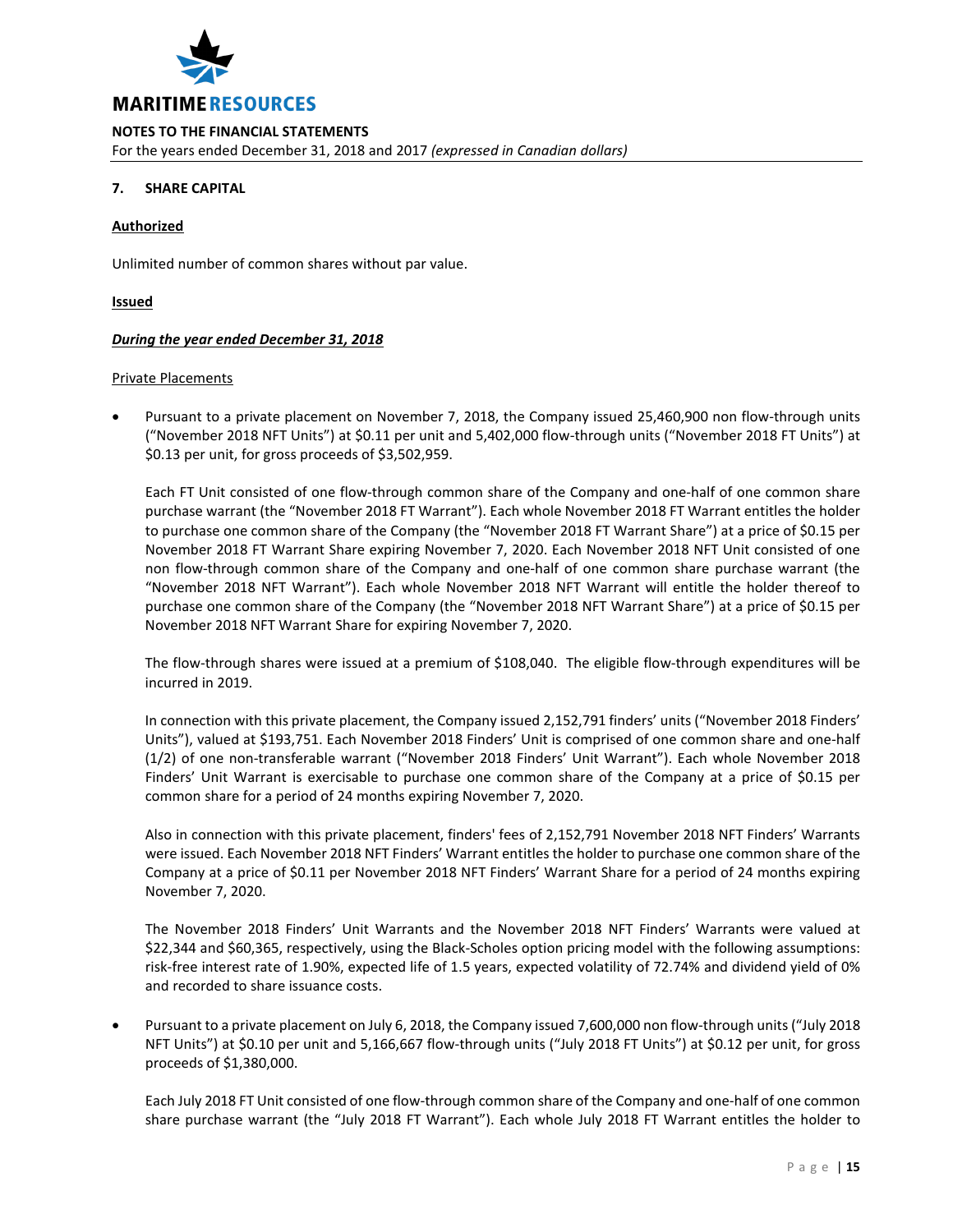

For the years ended December 31, 2018 and 2017 *(expressed in Canadian dollars)*

purchase one common share of the Company (the "July 2018 FT Warrant Share") at a price of \$0.20 per July 2018 FT Warrant Share expiring January 6, 2020.

The flow-through shares were issued at a premium of \$103,333. The Company incurred eligible exploration expenses during 2018 and accordingly, \$82,635 was recognized in the statement of loss and comprehensive loss during the year ended December 31, 2018.

Each July 2018 NFT Unit consisted of one non flow-through common share of the Company and one-half of one common share purchase warrant (the "July 2018 NFT Warrant"). Each whole July 2018 NFT Warrant entitles the holder thereof to purchase one common share of the Company (the "July 2018 NFT Warrant Share") at a price of \$0.20 per July 2018 NFT Warrant Share for expiring January 6, 2020.

In connection with this private placement, finders' fees of \$30,000 were paid and 480,000 July 2018 NFT Finders' Warrants were issued. Each July 2018 NFT Finders' Warrant entitles the holder to purchase one common share of the Company at a price of \$0.20 per share until January 6, 2020. The July 2018 NFT Finders' Warrants were valued at \$17,319 using the Black-Scholes option pricing model with the following assumptions: risk-free interest rate of 1.90%, expected life of 1.5 years, expected volatility of 98.47% and dividend yield of 0% and recorded to share issuance costs.

• On December 15, 2017, the Company announced a non-brokered private placement of up to \$2,000,000 through the issuance of a combination of non flow-through units ("December 2017 NFT Units") at \$0.10 per Unit and flowthrough units ("December 2017 FT Units") at a price of \$0.12 per December 2017 FT Unit. Each Unit consists of one common share and one-half of one common share purchase warrant ("December 2017 Warrant"). Each whole December 2017 Warrant entitles the holder to acquire one common share of the Company at a price of \$0.20 per common share for 18 months following the closing date of the private placement (the "December 2017 NFT Warrant Share").

Each December 2017 NFT Unit consisted of one non flow-through common share of the Company and one-half of one common share purchase warrant (the "December 2017 NFT Warrant"). Each whole December 2017 NFT Warrant entitles the holder thereof to purchase one common share of the Company (the "December 2017 NFT Warrant Share") at a price of \$0.20 per December 2017 NFT Warrant Share for 18 months following the closing date of the private placement.

Each December 2017 FT Unit consisted of one flow-through common share of the Company and one-half of one common share purchase warrant (the "December 2017 FT Warrant"). Each whole December 2017 FT Warrant entitles the holder to purchase one common share of the Company (the "December 2017 FT Warrant Share") at a price of \$0.20 per December 2017 FT Warrant Share for 18 months following the closing date of the private placement.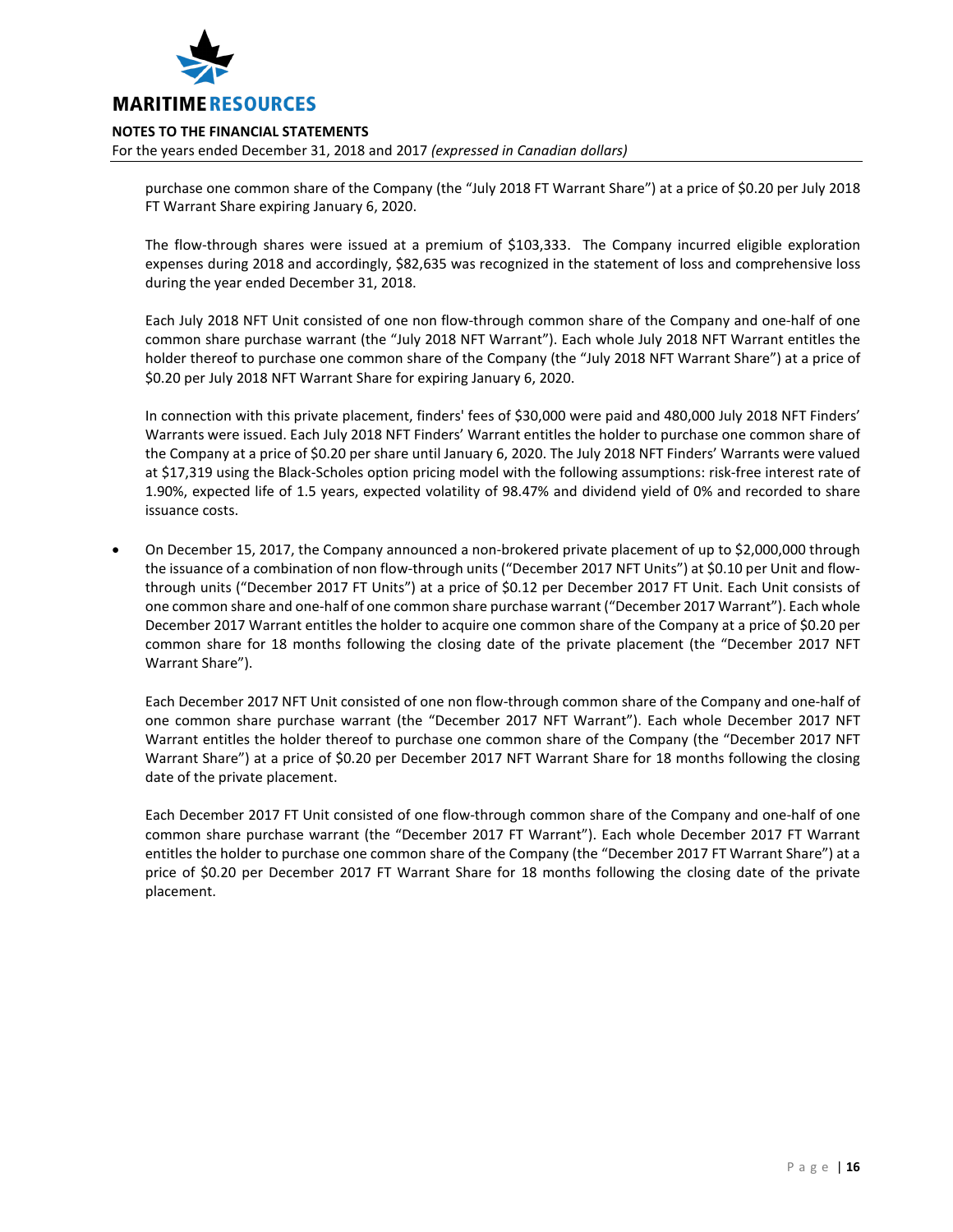

For the years ended December 31, 2018 and 2017 *(expressed in Canadian dollars)*

The December 2017 private placement closed in 4 tranches and raised gross proceeds of \$608,000 in the first tranche during the year ended December 31, 2017 (see year ended December 31, 2017 disclosure below) and \$1,134,754 in 3 tranches in each of the January, February and March months of 2018 as follows:

| <b>Closing Date</b>           | January 11 | <b>February 15</b> | March 21     | Total       |
|-------------------------------|------------|--------------------|--------------|-------------|
| <b>Gross Proceeds</b>         | \$326,920  | \$277,834          | \$530,000    | \$1,134,754 |
| <b>FT Shares Issued</b>       | 666,000    | 250,000            |              | 916.000     |
| <b>NFT Shares Issued</b>      | 2,470,000  | 2,478,340          | 5,300,000    | 10,248,340  |
| <b>Warrants Issued</b>        | 1,568,000  | 1,364,170          | 2,650,000    | 5,582,170   |
| <b>Warrant Exercise Price</b> | \$0.20     | \$0.20             | \$0.20       |             |
|                               | July 11    | August 15          | September 21 |             |
| <b>Warrant Expiry Date</b>    | 2019       | 2019               | 2019         |             |
| <b>Finders' Fees</b>          |            |                    |              |             |
| Cash                          |            | \$8,400            | \$15,000     | \$23,400    |
| <b>NFT Shares Issued</b>      |            | 488,480            |              | 488,480     |
| <b>Warrants Issued</b>        |            | 824,886            | 350,000      | 1,174,886   |
| <b>Exercise Price</b>         |            | \$0.20             | \$0.20       |             |
|                               |            | August 15          | September 21 |             |
| <b>Expiry Date</b>            |            | 2019               | 2019         |             |

The flow-through shares, issued in the January 11 and February 15 tranches, were issued at premiums of \$13,320 and \$5,000, respectively, and were fully recognized into income during the year ended December 31, 2018.

The December 2017 NFT Unit shares issued in respect of finders' fees were valued at \$43,963. The December 2017 NFT Warrants issued in respect of finders' fees were valued at \$20,086 and \$12,227, respectively, using the Black-Scholes option pricing model with the following assumptions: risk-free interest rate of 1.80-1.85%, expected life of 1.5 years, expected volatility of 102% and dividend yield of 0% and recorded to share issuance costs.

#### Treasury shares

On June 26, 2018, the Company received cash proceeds of \$120,000 for the sale of 1,500,000 treasury shares at \$0.08 with original cost of \$245,000, which resulted in a reversal of \$125,000 from treasury shares to deficit.

#### Exploration and evaluation assets (Note4)

- The Company issued 150,000 common shares valued at \$16,500 in connection with the Whisker Valley property.
- The Company issued 500,000 common shares valued at \$45,000 in connection with the Inomin property.
- The Company issued 250,000 common shares, valued at \$20,000, in connection with the El Strato property.
- The Company issued 15,000 common shares, valued at \$1,200, in connection with the Struggler Pond property.

#### *During the year ended December 31, 2017*

#### Private Placements

 On December 22, 2017, pursuant to a December 2017 private placement discussed above, the Company issued 3,125,000 December 2017 FT Units at \$0.12 per unit and 2,330,000 December 2017 NFT Units at \$0.10 per unit for proceeds of \$608,000.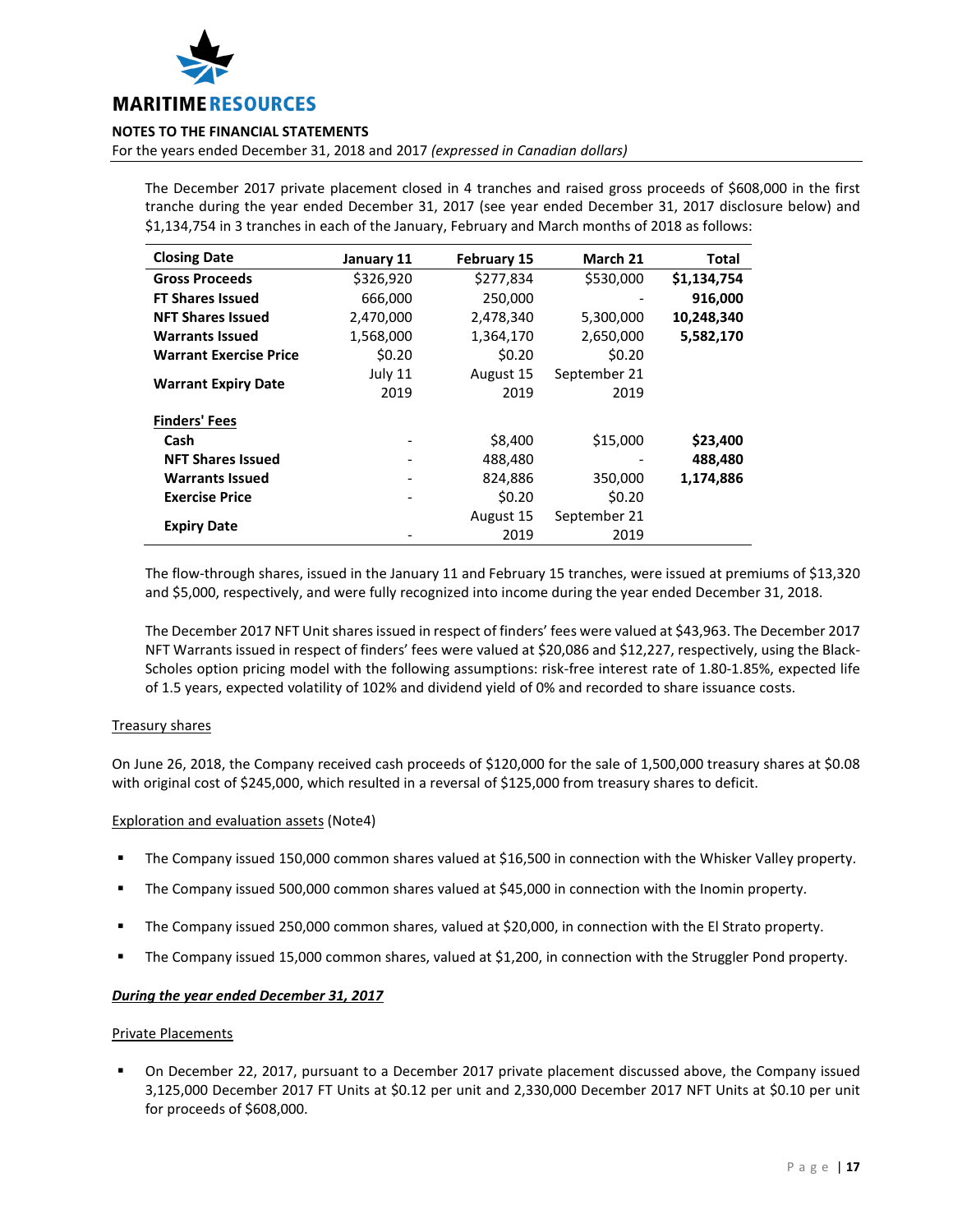

For the years ended December 31, 2018 and 2017 *(expressed in Canadian dollars)*

Each whole December 2017 FT Warrant and December 2017 NFT Warrant issued in this first tranche expire June 22, 2019.

The flow-through shares related to this tranche were issued at a premium of \$62,500. During the year ended December 31, 2018, the Company incurred the required eligible flow-through expenditures and recorded \$62,500 (2017 – nil) in the statement of loss and comprehensive loss.

In connection with this tranche of the December 2017 private placement, finders' fees of \$26,250 were paid and 218,750 December 2017 NFT Finders' Warrants were issued and expire on June 22, 2019. The warrants were valued at \$6,459 using the Black-Scholes option pricing model with the following assumptions: risk-free interest rate of 1.78%, expected life of 1.5 years, expected volatility of 113.71% and dividend yield of 0% and recorded to share issuance costs.

- As at December 31, 2017, the Company recorded \$96,920 for subscription funds received in advance relating to a private placement completed during the year ended December 31, 2018.
- Pursuant to a private placement on September 25, 2017, the Company issued 8,034,167 non flow-through units ("September 2017 NFT Units") at \$0.10 per unit, 1,483,334 flow-through units ("September 2017 FT Units") at \$0.15 per unit, for gross proceeds of \$1,025,917 of which \$100,000 is receivable at year end. During the year ended December 31, the Company returned 1,000,000 common shares to treasury as payment was not received. The warrants issued as part of the September 2017 NFT Units and September 2017 FT Units, expired unexercised subsequent to the end of the year on March 22, 2019.

The flow-through shares were issued at a premium of \$74,167 to that of the non flow-through shares. During the year ended December 31, 2018, the Company incurred the required eligible flow-through expenditures and recorded \$1,482 (2017 – \$72,685) in the statement of loss and comprehensive loss.

In connection with this private placement, finders' fees of \$72,850 were paid and 500,333 non flow-through Finders' Warrants were issued. The warrants were valued at \$26,751 using the Black-Scholes option pricing model with the following assumptions: risk-free interest rate of 1.58%, expected life of 1.5 years, expected volatility of 113.03% and dividend yield of 0% and recorded to share issuance costs. These finders' warrants expired unexercised subsequent to the end of the year on March 22, 2019.

| Flow-through premium liability               |           |
|----------------------------------------------|-----------|
| Balance - December 31, 2016                  |           |
| Flow-through premium liability additions     | 136,667   |
| Settlement of flow-through premium to income | (72, 685) |
| Balance - December 31, 2017                  | 63,982    |
| Flow-through premium liability additions     | 229,693   |
| Settlement of flow-through premium to income | (164,937) |
| Balance - December 31, 2018                  | 128,738   |

#### Loan

 The Company issued 333,333 common shares, valued at \$46,667, in connection with the Bridge Financing Agreement (Note 6).

#### Exploration and evaluation assets (Note 4)

The Company issued 100,000 common shares, valued at \$14,000, in connection with the Whisker Valley property.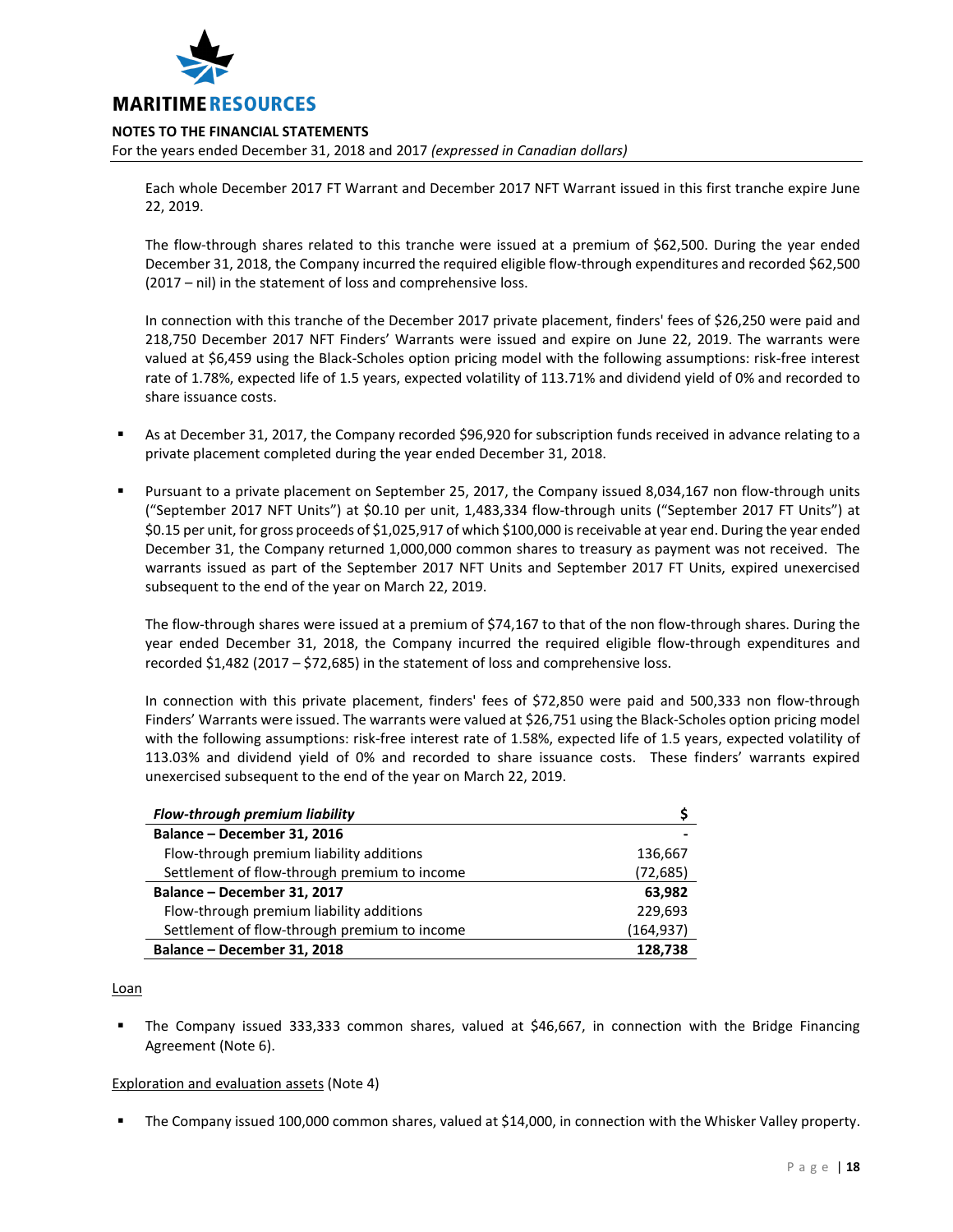

For the years ended December 31, 2018 and 2017 *(expressed in Canadian dollars)*

- The Company issued 250,000 common shares, valued at \$22,500, in connection with the El Strato property.
- The Company issued 10,000 common shares, valued at \$900, in connection with the Struggler Pond property.

#### **Hostile takeover bid**

On April 13, 2018, Anaconda Mining Inc. ("Anaconda") made a formal unsolicited offer to the Company and its shareholders, to acquire all of the issued and outstanding shares of the Company. The offer contemplated the exchange of one common share of the Company for consideration of 0.39 of a common share in Anaconda. The Company engaged legal counsel, financial advisors and strategic advisors to evaluate Anaconda's offer and incurred expenditures of \$619,758 as of December 31, 2018, relating to this offer. On July 12, 2018, Anaconda withdrew their formal unsolicited offer to the Company and its shareholders.

## **Royalty units**

During fiscal 2016 the Company issued Royalty Units with a price of \$0.01 per Royalty Unit, and, subject to written consent of the Company, may be assigned or transferred in their entirety only. The proceeds of \$210,700 received in relation to the Royalty Units has been recorded as a Royalty Reserve within Equity.

Royalty Units will return 100% of the original investment made by the purchasers and is to be paid out of production from the Company's Green Bay project ("Project"). The likelihood of the Project going into production cannot be determined at this time.

Total royalties payable from the Royalty Units ("Royalty Payment") are capped at \$3,440,500 being the price for which the Equity Units (comprised of common shares and common share warrants) and Royalty Units were purchased. Royalty Payments will be made annually beginning on the first anniversary of the date of commencement of commercial production for the Project. Royalty Payments will be funded solely from 10% of annual net cash flow from the Project, with net cash flow representing net production revenues realized from the Project after deduction of all Project operating and debt servicing costs. At the option of the Company, Royalty Payments will be paid either in cash or in gold.

#### **Stock options**

The Company has a "rolling" stock option plan for its directors, officers, employees and consultants. The terms of the plan provide for options to be granted to a maximum of 10% of the issued and outstanding common shares of the Company at the time of grant of the stock options, subject to receipt of annual shareholder approval. The exercise price of each option shall not be less than the minimum price permitted by the policies of the TSX-V, and the options may be granted for a maximum term of ten years from the date of grant. The Company records the fair value of all options granted using the Black-Scholes model as share-based payment expense over the vesting period of the options. Vesting terms are determined by the Board of Directors.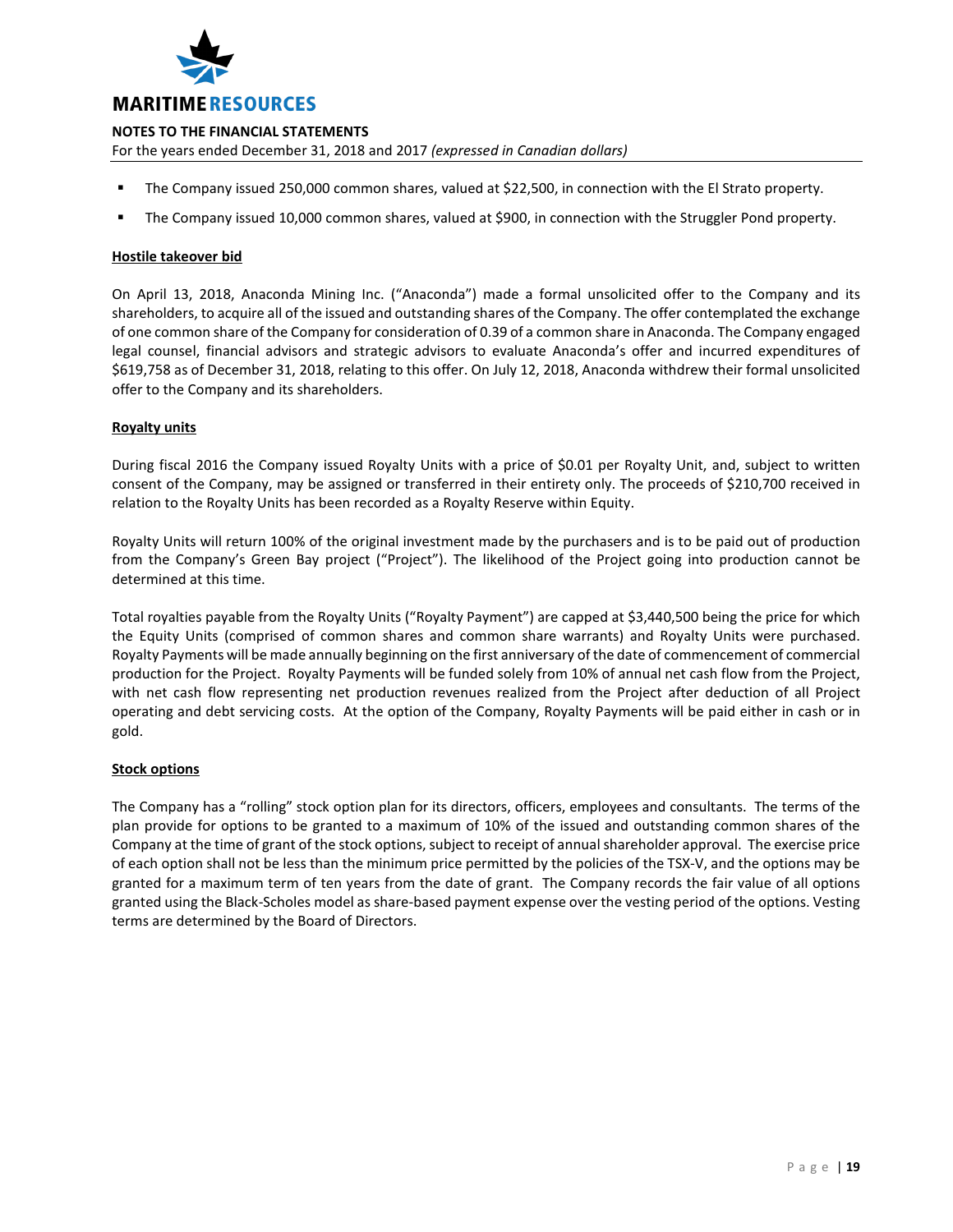

For the years ended December 31, 2018 and 2017 *(expressed in Canadian dollars)*

A summary of the Company's stock options as at and during the years ended December 31, 2018 and 2017 follows:

|                            | December 31, 2018 |                 | December 31, 2017 |          |
|----------------------------|-------------------|-----------------|-------------------|----------|
|                            |                   | Weighted        |                   | Weighted |
|                            |                   | Average         |                   | Average  |
|                            | <b>Options</b>    | <b>Exercise</b> | Options           | Exercise |
|                            | Outstanding       | <b>Price</b>    | Outstanding       | Price    |
|                            | #                 |                 | #                 |          |
| Balance, beginning of year | 8,205,000         | 0.17            | 5,505,000         | 0.21     |
| Granted                    | 4,805,000         | 0.11            | 3,200,000         | 0.10     |
| Exercised                  |                   |                 |                   |          |
| Expired/cancelled          | (525,000)         | 0.19            | (500,000)         | 0.19     |
| Balance, end of year       | 12,485,000        | 0.15            | 8,205,000         | 0.17     |

During the year ended December 31, 2018, the Company granted 4,805,000 (2017 – 3,200,000) stock options to consultants, officers and employees of the Company and vested immediately. The fair value of the stock options granted as determined by the Black-Scholes pricing model was \$309,664 (2017 – \$239,912) or \$0.06 (2017 – \$0.07) per option. Share based payments recognized during the year was \$309,664 (2017 – \$239,912) and \$81,556 (2017 – \$70,118) of share-based payments expired during the year resulting in a reversal from reserves to deficit.

The Company has estimated the forfeiture rate to be 0.00%. Expected volatility was determined based on the historical movements in the closing price of the Company's shares for a length of time to the expected life of each option. The weighted-average assumptions used for the Black-Scholes valuation of stock options granted during the year ended December 31, 2018 were risk-free interest rate of 2.00% (2017 – 1.57%); expected life of options of 5 (2017 – 5) and annualized volatility of 90.02% (2017 – 114%).

As at December 31, 2018, the Company had outstanding stock options, enabling the holders to acquire further common shares as follows:

| <b>Options</b><br>Outstanding | <b>Options</b><br>Exercisable | <b>Exercise</b><br><b>Price</b> | <b>Weighted Average</b><br><b>Contractual Life</b> | <b>Expiry</b> |
|-------------------------------|-------------------------------|---------------------------------|----------------------------------------------------|---------------|
| #                             | #                             | \$                              | years                                              |               |
| 395,000                       | 395,000                       | 0.28                            | 0.41                                               | 29-May-19     |
| 100,000                       | 100,000                       | 0.15                            | 0.79                                               | 15-Oct-19     |
| 1,685,000                     | 1,685,000                     | 0.15                            | 1.87                                               | 13-Nov-20     |
| 2,300,000                     | 2,300,000                     | 0.25                            | 2.58                                               | 29-Jul-21     |
| 200,000                       | 200,000                       | 0.15                            | 3.32                                               | 26-Apr-22     |
| 500,000                       | 500,000                       | 0.10                            | 3.93                                               | 04-Dec-22     |
| 2,500,000                     | 2,500,000                     | 0.10                            | 3.96                                               | 15-Dec-22     |
| 4,805,000                     | 4,805,000                     | 0.11                            | 4.93                                               | $6$ -Dec-23   |
| 12,485,000                    | 12,485,000                    |                                 | 3.65                                               |               |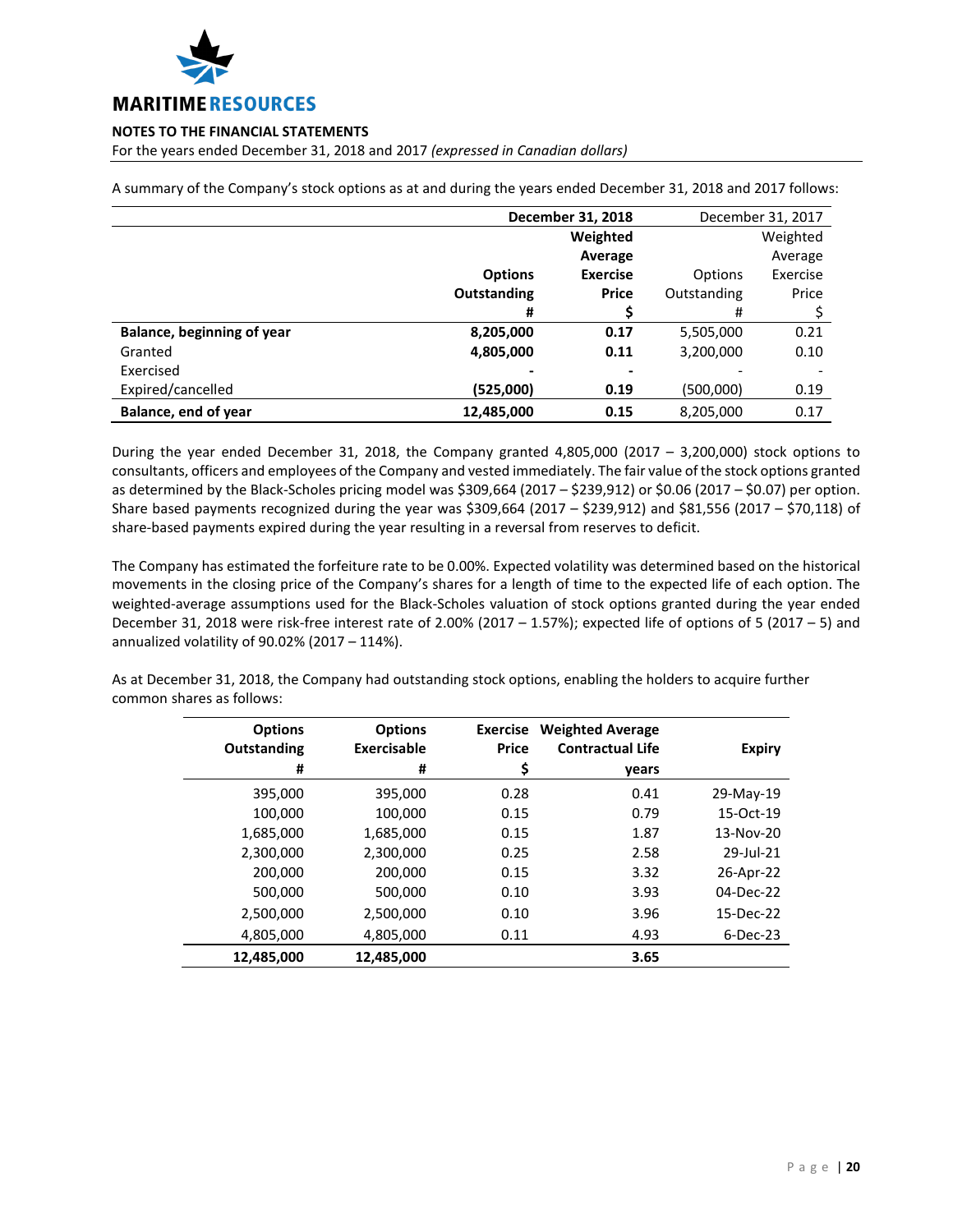

For the years ended December 31, 2018 and 2017 *(expressed in Canadian dollars)*

#### **Warrants**

As at December 31, 2018, the Company had outstanding share purchase warrants, enabling the holders to acquire further shares as follows:

| <b>Number of Warrants</b> | <b>Exercise Price</b> | <b>Expiry Date</b> |
|---------------------------|-----------------------|--------------------|
| 747,500                   | \$0.20                | February 12, 2019  |
| 4,759,084                 | \$0.20                | March 22, 2019     |
| 3,017,875                 | \$0.20                | April 22, 2019     |
| 2,946,250                 | \$0.20                | June 22, 2019      |
| 1,568,000                 | \$0.20                | July 11, 2019      |
| 9,440,698                 | \$0.20                | July 19, 2019      |
| 2,189,056                 | \$0.20                | August 15, 2019    |
| 3,000,000                 | \$0.20                | September 21, 2019 |
| 6,863,333                 | \$0.20                | January 6, 2020    |
| 16,507,845                | \$0.15                | November 7, 2020   |
| 2,152,791                 | \$0.11                | November 7, 2020   |
| 53,192,432                |                       |                    |

Share purchase warrant transactions were as follows:

|                                   | December 31, 2018  |                 | December 31, 2017 |          |
|-----------------------------------|--------------------|-----------------|-------------------|----------|
|                                   |                    | Weighted        |                   | Weighted |
|                                   |                    | Average         |                   | Average  |
|                                   | <b>Warrants</b>    | <b>Exercise</b> | Warrants          | Exercise |
|                                   | <b>Outstanding</b> | <b>Price</b>    | Outstanding       | Price    |
|                                   | #                  |                 | #                 |          |
| <b>Balance, beginning of year</b> | 23,078,073         | 0.20            | 13,206,073        | 0.20     |
| Granted                           | 32,281,025         | 0.17            | 9,872,000         | 0.20     |
| Expired/cancelled                 | (2, 166, 666)      | 0.15            |                   |          |
| Balance, end of year              | 53,192,432         | 0.18            | 23,078,073        | 0.20     |

During the year ended December 31, 2018, the Company in connection with the private placements, issued warrants allowing for the purchase of up to, in the aggregate, 32,281,025 (2017 – 9,872,000) common shares, including warrants to finders allowing for the purchase of up to, in the aggregate, 4,726,572 (2017 – 719,083) common shares, which finders' warrants were valued at \$132,341 (2017 - \$33,210).

On April 26, 2018, 1,666,666 warrants expired unexercised resulting in a reversal of \$105,387 to share capital.

Subsequent to the year ended December 31, 2018, 8,524,459 warrants expired unexercised.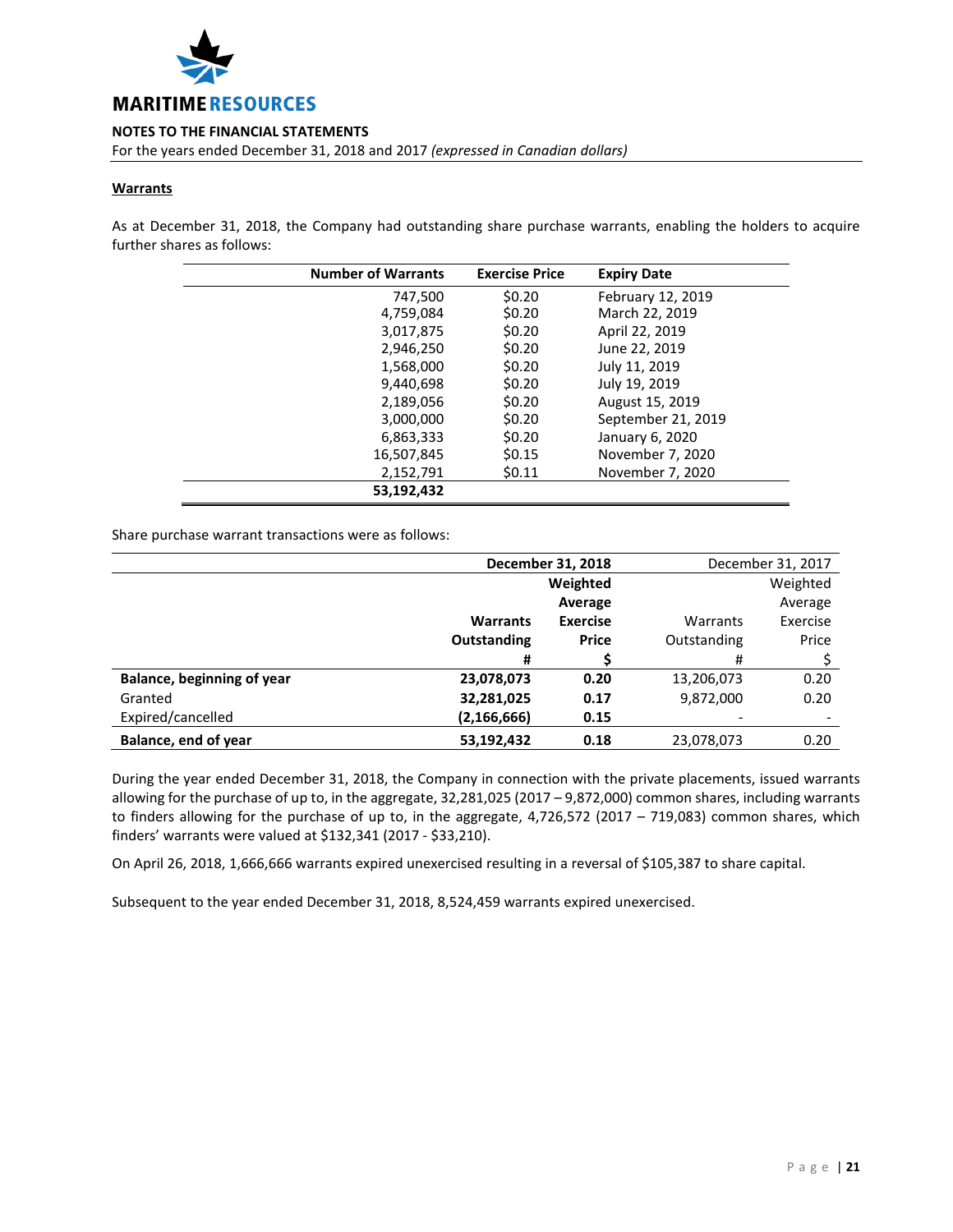

For the years ended December 31, 2018 and 2017 *(expressed in Canadian dollars)*

#### **8. RELATED PARTY TRANSACTIONS**

#### (a) Services

Effective July 1, 2014, the Company entered into arrangement with an administration and exploration services contractor ("AESC") in which a director is a shareholder, pursuant to which it receives office, administrative and exploration services. For the years ended December 31, the Company was charged the following:

|                       | 2018    | 2017    |
|-----------------------|---------|---------|
|                       |         |         |
| Rent                  | 99,438  | 129,444 |
| Office administration | 19,489  | 37,266  |
|                       | 118,927 | 166,710 |

At December 31, 2018, the Company has included in prepaids \$10,384 (2017 – \$15,358) to AESC.

#### (b) Loans

In respect of the 2014 Loan (Note 6), on December 31, 2017, \$100,000 and interest of \$30,438 was repaid.

#### (c) Compensation of key management personnel

Key management personnel consist of the directors and executive officers of the Company. The remuneration, including stock-based compensation, of key management personnel were as follows for the years ended December 31:

|                                      | 2018      | 2017    |
|--------------------------------------|-----------|---------|
|                                      |           |         |
| Consulting                           | 373,000   | 368,000 |
| Contract wages <sup>(1)</sup>        | 78,000    | 35,000  |
| Directors' fees                      | 18,000    | 27,000  |
| Geological consulting <sup>(2)</sup> | 292.404   | 274,900 |
| Share-based payments                 | 303,210   | 190,513 |
|                                      | 1,064,624 | 895,413 |

 $(1)$  Included in Administration on the Statement of Loss and Comprehensive Loss

(2) Included in Geology and Report Writing within Exploration and Evaluation Assets

At December 31, 2018, the Company advanced \$nil (2017 – \$20,750) to the CEO and a director of the Company and is included in prepaids at December 31, 2017.

At December 31, 2018, the Company owed \$nil (2017 – \$8,085) to an officer and former director of the Company.

At December 31, 2018, included in accounts payable and accrued liabilities is \$5,411 (2017 – \$13,500), owing to a director, CEO and Director and the COO of the Company.

Subsequent to the year ended December 31, 2018, severances were paid to certain related parties of the Company (see Note 12).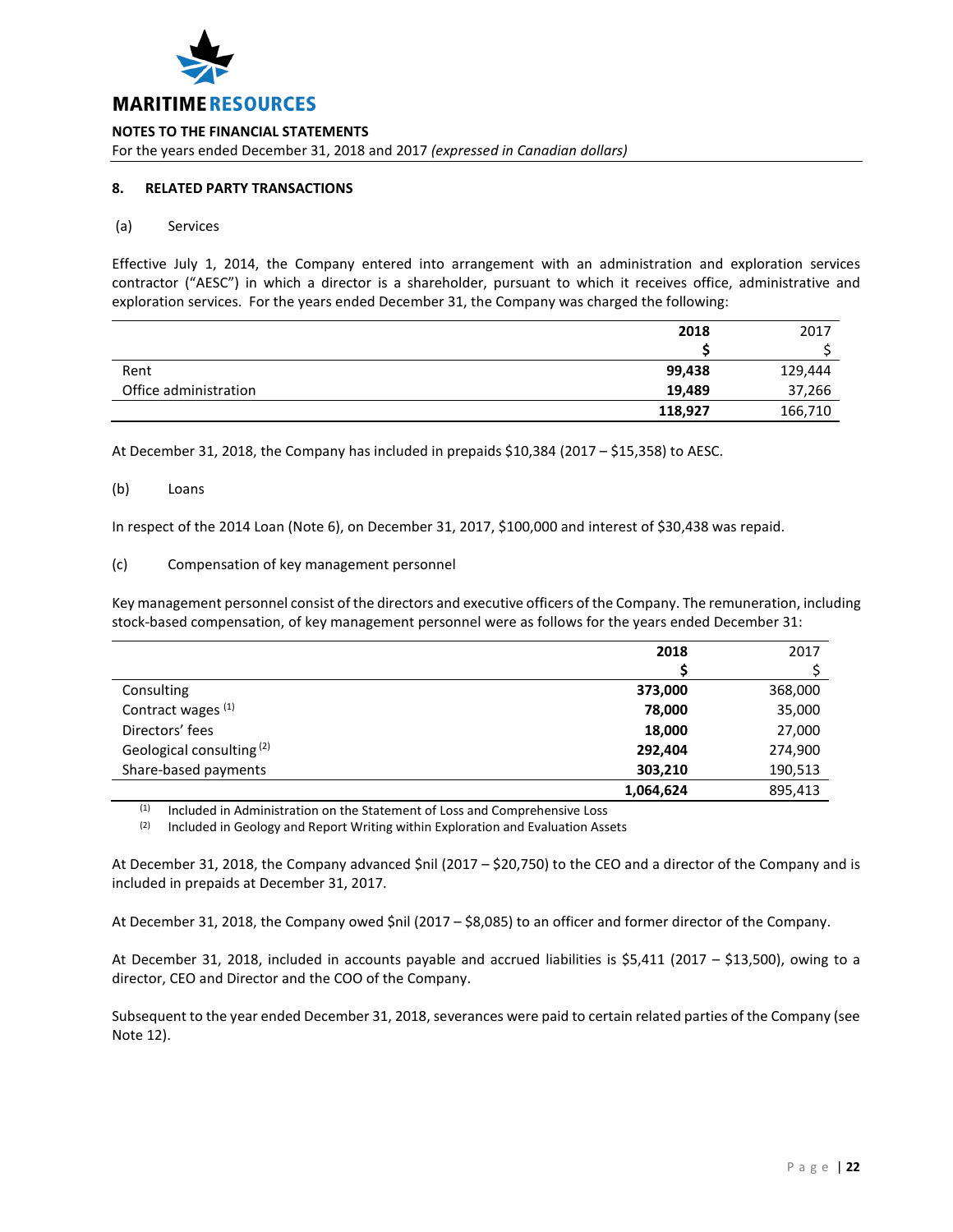

For the years ended December 31, 2018 and 2017 *(expressed in Canadian dollars)*

# **9. INCOME TAX**

A reconciliation of income taxes at statutory rates with the reported taxes is as follows:

|                                                                                                      | 2018        | 2017        |
|------------------------------------------------------------------------------------------------------|-------------|-------------|
|                                                                                                      |             |             |
| Loss for the year                                                                                    | (2,465,460) | (1,514,858) |
| Expected income tax (recovery)                                                                       | (666,000)   | (394,000)   |
| Change in statutory, foreign tax, foreign exchange rates and other                                   | 47,000      | (56,000)    |
| Permanent differences                                                                                | 50,000      |             |
| Impact of flow-through shares                                                                        | 267,000     | 83,000      |
| Share issue costs                                                                                    | (22,000)    | (26,000)    |
| Adjustment to prior years provision versus statutory tax returns and<br>expiry of non-capital losses | 39,000      | (1,000)     |
| Change in unrecognized deductible temporary                                                          | 285,000     | 394,000     |
| Total income tax expense (recovery)                                                                  |             |             |

The significant components of the Company's deferred tax assets that have not been included on the statements of financial position are as follows:

|                                                 | 2018         | 2017        |
|-------------------------------------------------|--------------|-------------|
|                                                 |              |             |
| Deferred tax assets (liabilities)               |              |             |
| Exploration and evaluation assets               | (633,000)    | (307,000)   |
| Share issue costs                               | 68,000       | 76,000      |
| Debt with accretion                             |              | 15,000      |
| Non-capital losses available for future periods | 1,950,000    | 1,316,000   |
|                                                 | 1,385,000    | 1,100,000   |
| Unrecognized deferred tax assets                | (1,3858,000) | (1,100,000) |
| Net deferred tax assets                         |              |             |

The significant components of the Company's temporary differences, unused tax credits and unused tax losses that have not been included on the statements of financial position are as follows:

|                                   | 2018        | <b>Expiry Date</b> | 2017        | <b>Expiry Date</b> |
|-----------------------------------|-------------|--------------------|-------------|--------------------|
|                                   |             | Range              |             | Range              |
| <b>Temporary Differences</b>      |             |                    |             |                    |
| Exploration and evaluation assets | (2,381,000) | No expiry date     | (1,240,000) | No expiry date     |
| Investment tax credit             | 14.000      | 2019 to 2033       | 38,000      | 2018 to 2033       |
| Share issue costs                 | 253,000     | 2035 to 2043       | 381,000     | 2035 to 2042       |
| Debt with accretion               |             | No expiry date     | 57,000      | No expiry date     |
| Non-capital losses available for  |             |                    |             |                    |
| future periods                    | 7,223,000   | 2028 to 2037       | 4,874,000   | 2028 to 2037       |

Tax attributes are subject to review, and potential adjustment, by tax authorities. As at December 31, 2018, the Company is obligated to incur approximately \$800,000 in flow-through expenditures pursuant to private placements of flow-through shares.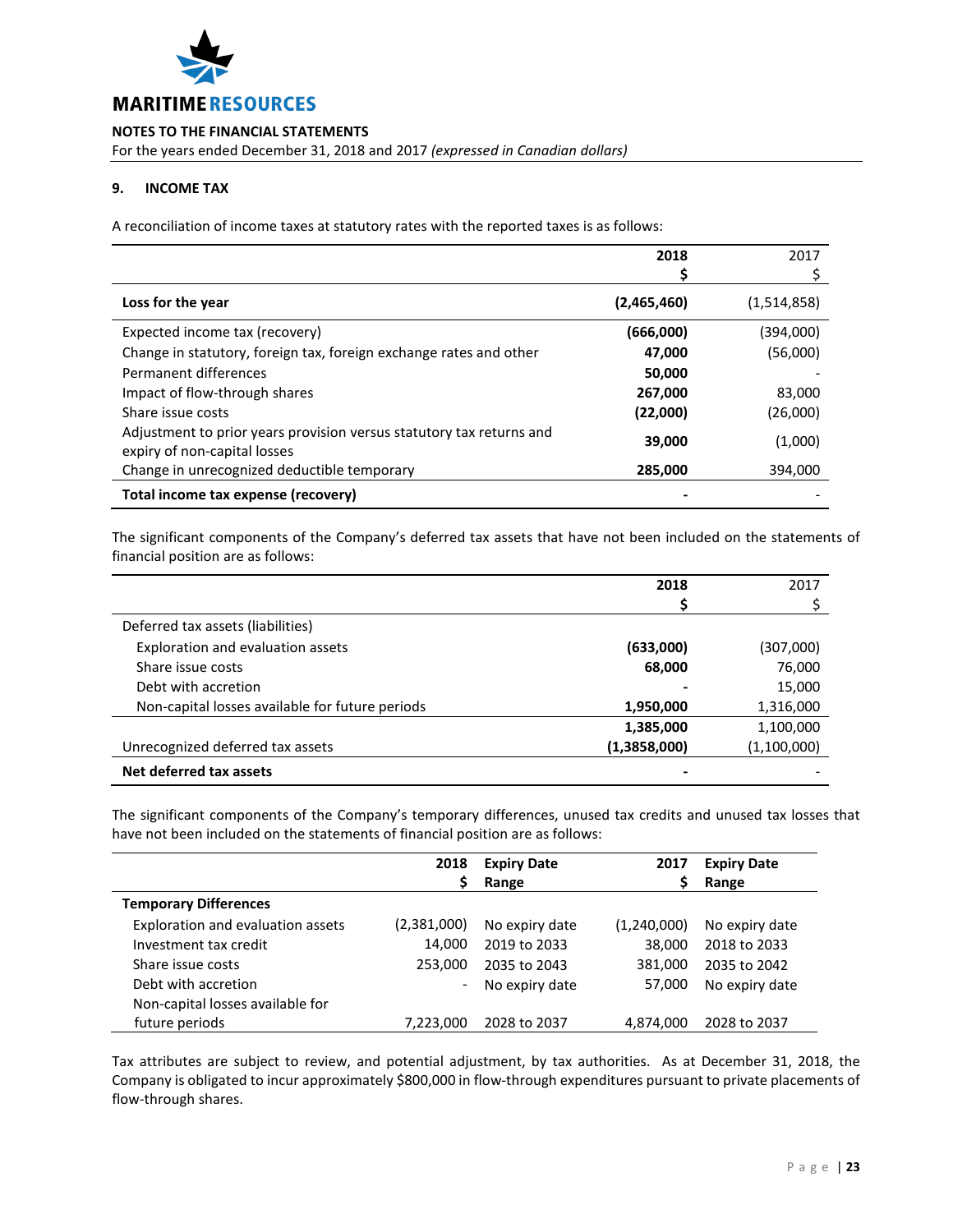

For the years ended December 31, 2018 and 2017 *(expressed in Canadian dollars)*

# **10. FINANCIAL INSTRUMENTS AND RISK MANAGEMENT**

Financial instruments measured at fair value are classified into one of three levels in the fair value hierarchy according to the relative reliability of the inputs used to estimate the fair values. Fair value is the price that would be received to sell an asset or paid to transfer a liability in an orderly transaction between market participants at the measurement date. The fair value hierarchy establishes three levels to classify the inputs to valuation techniques used to measure fair value. Level 1 inputs are quoted prices (unadjusted) in active markets for identical assets or liabilities. Level 2 inputs are quoted prices in markets that are not active, quoted prices for similar assets or liabilities in active markets, inputs other than quoted prices that are observable for the asset or liability (for example, interest rate and yield curves observable at commonly quoted intervals, forward pricing curves used to value currency and commodity contracts and volatility measurements used to value option contracts), or inputs that are derived principally from or corroborated by observable market data or other means. Level 3 inputs are unobservable (supported by little or no market activity). The fair value hierarchy gives the highest priority to Level 1 inputs and the lowest priority to Level 3 inputs.

The Company's financial instruments consist of cash, receivables, and accounts payable and accrued liabilities. Cash is measured at fair value based on Level 1 of the fair value hierarchy. The fair values of receivables and accounts payable and accrued liabilities approximate their book carrying values because of the short-term nature of these instruments.

(a) Credit risk

Credit risk is the risk that a counter party to a financial instrument will fail to discharge its contractual obligations. The Company is exposed to credit risk with respect to its cash and receivables. The maximum exposure to loss arising from receivables is equal to their carrying amounts. The Company manages credit risk with respect to its cash by maintaining demand deposits with a major Canadian financial institution; however, this exposes the Company's cash to concentration of credit risk as all amounts are held at a single institution.

#### (b) Liquidity risk

Liquidity risk is the risk that the Company will encounter difficulty in satisfying financial obligations as they become due. The Company manages its liquidity risk by forecasting cash flows from operations and anticipated investing and financing activities.

(c) Market risk

Market risk is the risk that the fair value or future cash flows of a financial instrument will fluctuate due to changes in market prices. Market risk comprises three types of risk: interest rate risk, foreign currency risk and other price risk.

#### (d) Interest rate risk

Interest rate risk consists of two components:

- i) To the extent that payments made or received on the Company's monetary assets and liabilities are affected by changes in the prevailing market interest rates, the Company is exposed to interest rate cash flow risk; and
- ii) To the extent that changes in prevailing market rates differ from the interest rate in the Company's monetary assets and liabilities, the Company is exposed to interest rate price risk.

The Company is not exposed to significant interest rate risk due to the short-term maturity of its monetary assets and liabilities.

#### (e) Foreign currency risk

Foreign currency risk is the risk that the fair value or future cash flows of a financial instrument will fluctuate due to changes in foreign exchange rates. The Company is not exposed to foreign currency risk as its monetary assets and